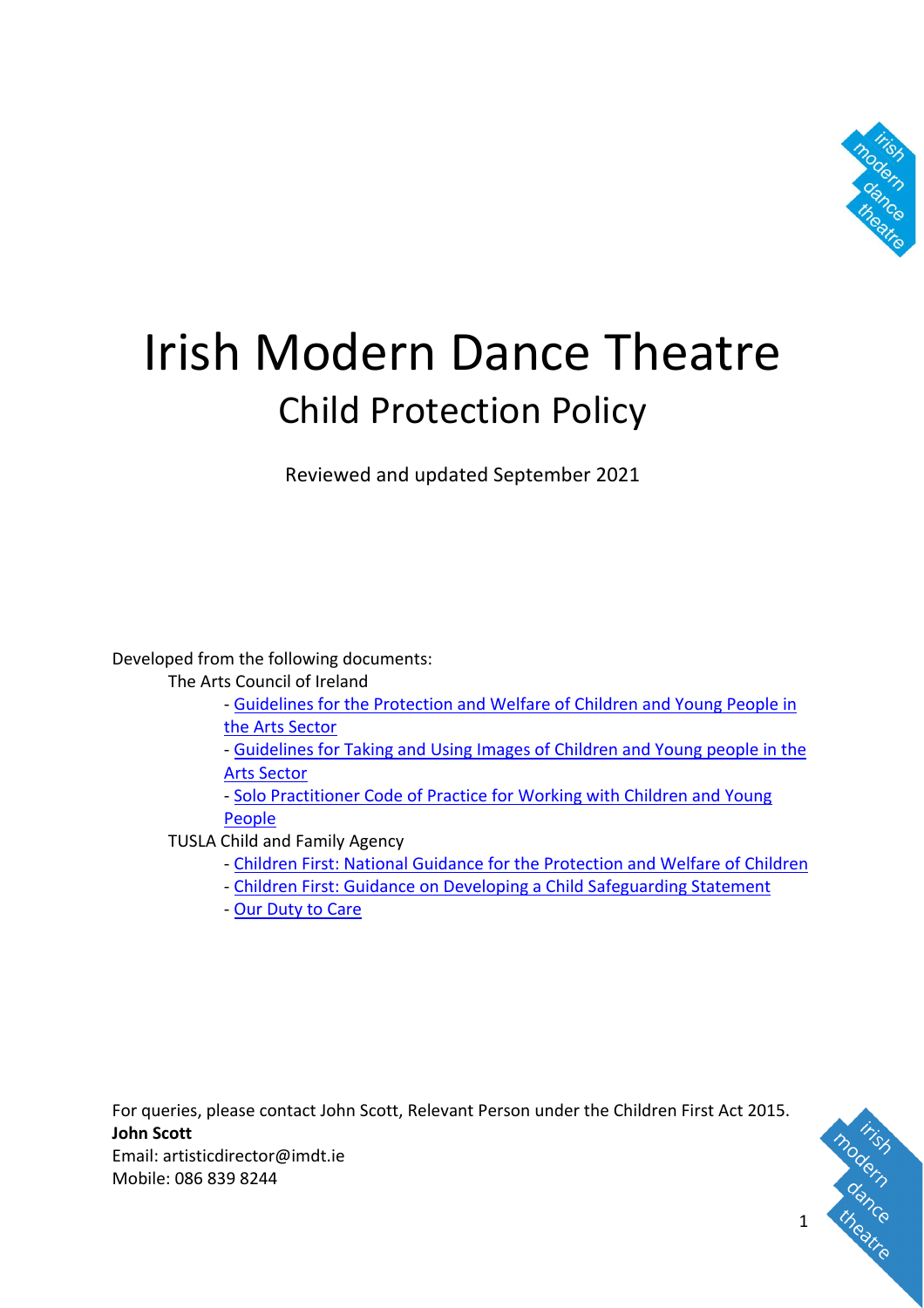## **Table of Contents**

| <b>Child Protection Policy Statement</b>                                                                                                                                           | 3                          |
|------------------------------------------------------------------------------------------------------------------------------------------------------------------------------------|----------------------------|
| Code of Behaviour for Staff and Administrators<br>Child Centric Approach<br><b>Good Practice</b><br>Inappropriate Behaviour<br><b>Physical Contact</b><br><b>Health and Safety</b> | 4<br>4<br>4<br>5<br>5<br>6 |
| <b>Reporting Procedures</b><br><b>Recording Concerns</b><br>Notes on Dealing with a Disclosure<br><b>Reporting Procedures</b>                                                      | 7<br>7<br>8<br>8           |
| <b>Confidentiality Statement</b>                                                                                                                                                   | 9                          |
| <b>Recruiting and Selecting Staff</b>                                                                                                                                              | 9                          |
| <b>Managing and Supervising Staff</b>                                                                                                                                              | 10                         |
| Procedures for Allegations Against Staff                                                                                                                                           | 10                         |
| <b>Complaints and Comments Procedures</b>                                                                                                                                          | 11                         |
| <b>Accidents Procedure</b>                                                                                                                                                         | 11                         |

| Appendix                                                             |    |
|----------------------------------------------------------------------|----|
| Definitions of Abuse                                                 | 12 |
| Tusla Local Area Office Contact Details                              | 14 |
| <b>Tusla Report Forms</b>                                            | 15 |
| <b>HSE Local Area Office Contact Details</b>                         | 15 |
| Standard Form for Reporting Child Protection and/or Welfare concerns | 16 |
| <b>Declaration Form</b>                                              | 18 |
| Incident Report Form                                                 | 19 |
| Accident/Injury Report Form                                          | 20 |
| <b>Guidance Notes</b>                                                | 21 |
| Anti-Bullying and Harassment Policy                                  | 22 |

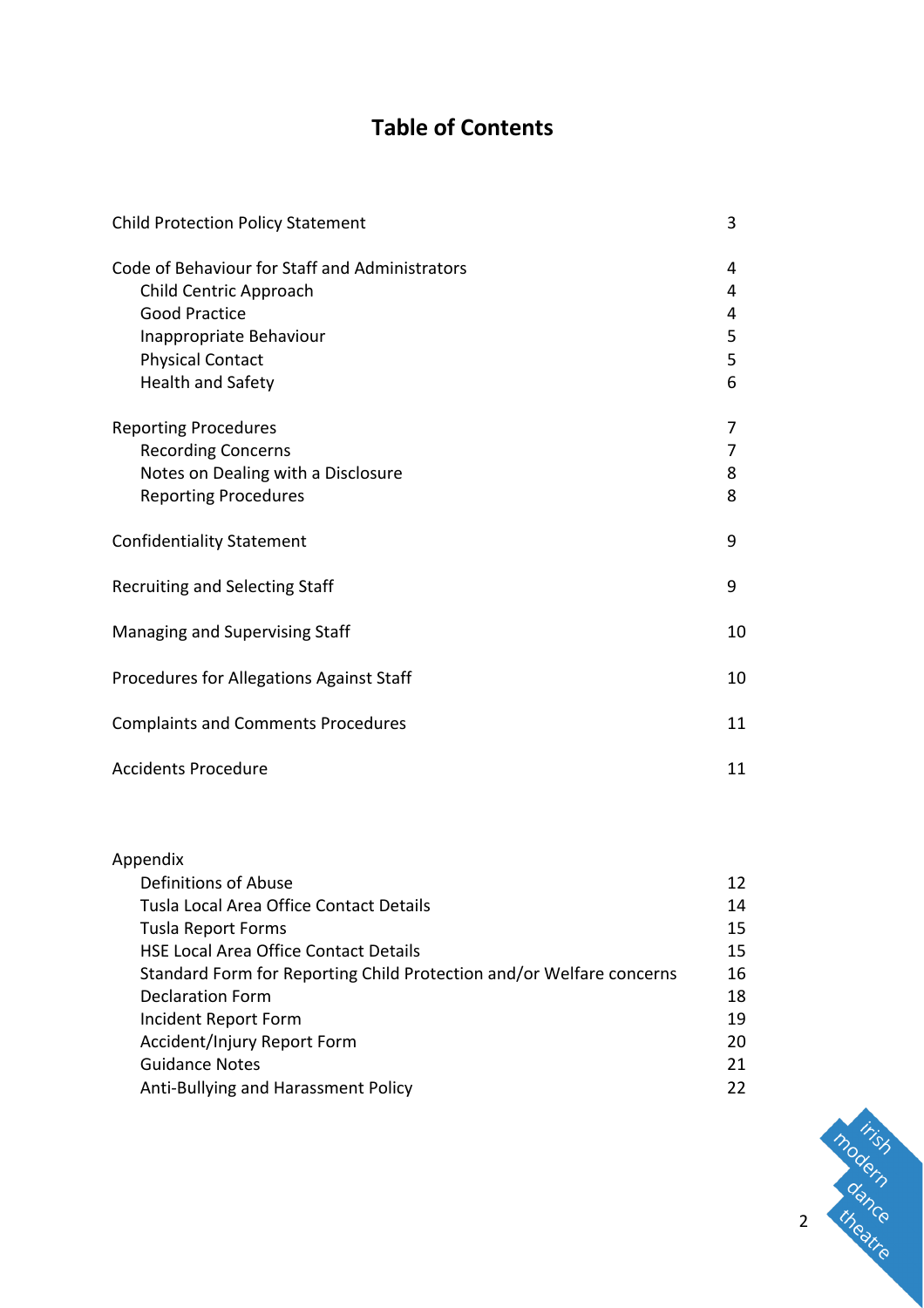## **Child Protection Policy Statement**

Irish Modern Dance Theatre was founded in 1991 to create and consolidate a strong repertoire of innovative, virtuosic original dance works and shift traditional perceptions of dance by exposing audiences to high-quality contemporary dance from Irish and international choreographers, dance innovators and multi-disciplinary artists.

We are committed to a child-centred approach to our work with children and young people. Our work occasionally engages with young people through collaborations, workshops and internships. We undertake to provide a safe environment and experience, where the welfare of the child/young person is paramount. We will adhere to the recommendations of *Children First: National Guidelines for the Protection and Welfare of Children*, published by the Department of Health and Children. We have implemented procedures covering:

- Code of behaviour for all staff
- Reporting of suspected or disclosed abuse
- Confidentiality
- Recruitment and selecting staff
- Managing and supervising staff
- Procedures for allegations against staff
- Complaints and comments
- Incidents and accidents

This policy will be reviewed on annually by the board of trustees.

John Scott



John Scott, Artistic Director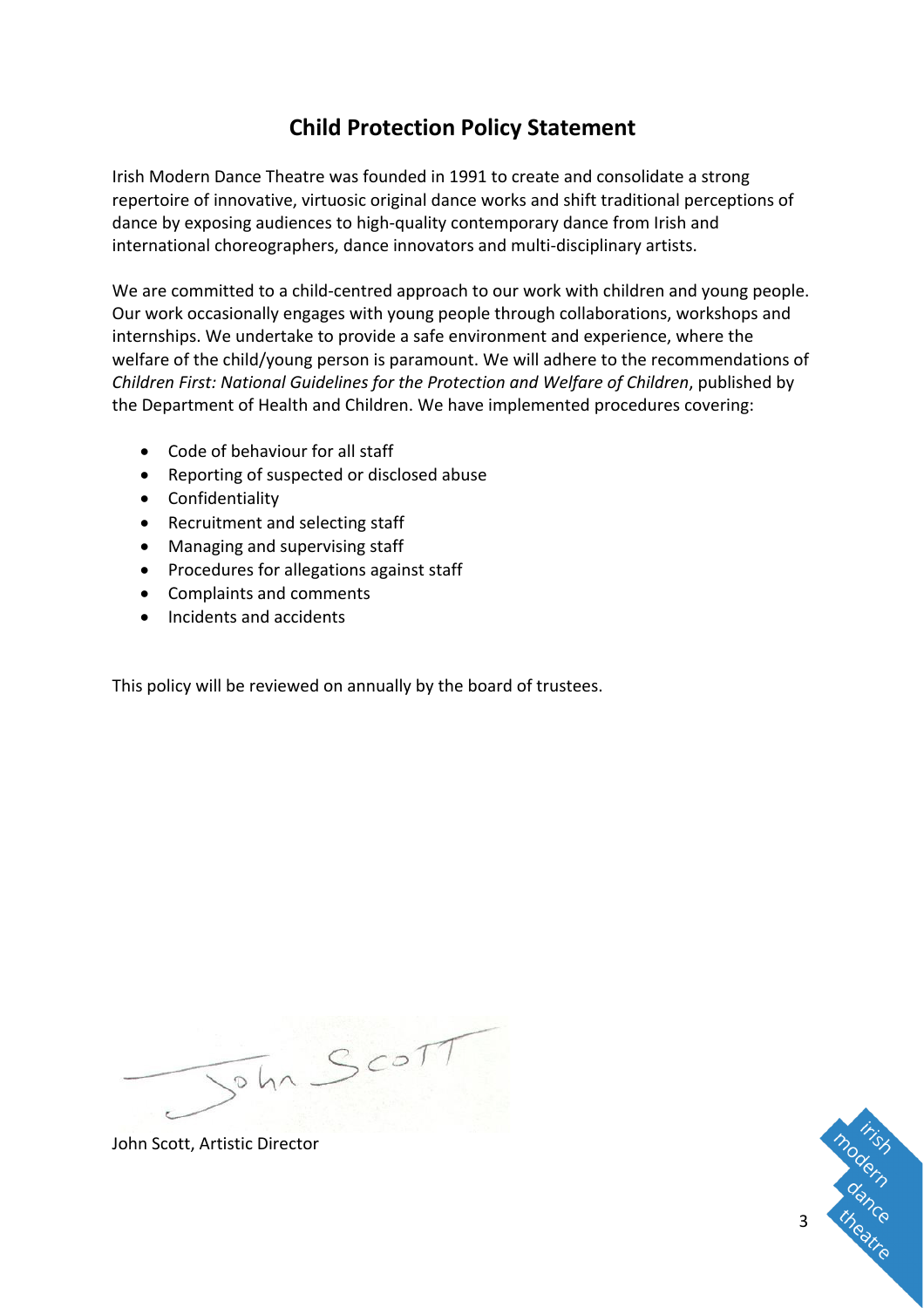## **Code of Behaviour for Staff and Administrators**

## **Child Centric Approach**

In our dance activities with children and young people we undertake to:

- Treat all children and young people equally
- Listen to and respect children and young people
- Involve children and young people in decision-making, as appropriate
- Provide encouragement, support and praise (regardless of ability)
- Use appropriate language (physical and verbal)
- Have fun and encourage a positive atmosphere
- Offer constructive criticism when needed
- Treat all children and young people as individuals
- Respect a child's or young person's personal space
- Discuss boundaries on behaviour and related sanctions, as appropriate, with children and young people and their primary carers
- Encourage feedback from group
- Use age-appropriate teaching aids and materials
- Lead by example
- Be aware of a child's or young person's other commitments when scheduling rehearsals or activities, e.g., school or exams
- Be cognisant of a child's or young person's limitations, due to a medical condition
- Create an atmosphere of trust
- Respect differences of ability, culture, religion, race and sexual orientation

## **Good Practice**

In our dance activities with children and young people we undertake to:

- Register each child/young person (name, address, phone, special requirements, attendance, emergency contact)
- Make primary carers, children/young people, visitors and facilitators aware of the Child Protection Policy and procedures
- Have emergency procedures in place and make all staff aware of these procedures
- Be inclusive of children and young people with special needs
- Plan and be sufficiently prepared, both mentally and physically to teach children and adults
- Report any concerns to the Designated Person (John Scott) and follow reporting procedures
- Encourage children and young people to report any bullying, concerns or worries and to be aware of anti-bullying policy. (For further information on our anti-bullying and harassment policy see page 22)
- Observe appropriate dress and behaviour
- Evaluate work practices (such as engaging and training with young people) on a regular basis
- Provide appropriate training for staff and volunteers teaching and working with children
- Report and record any incidents and accidents

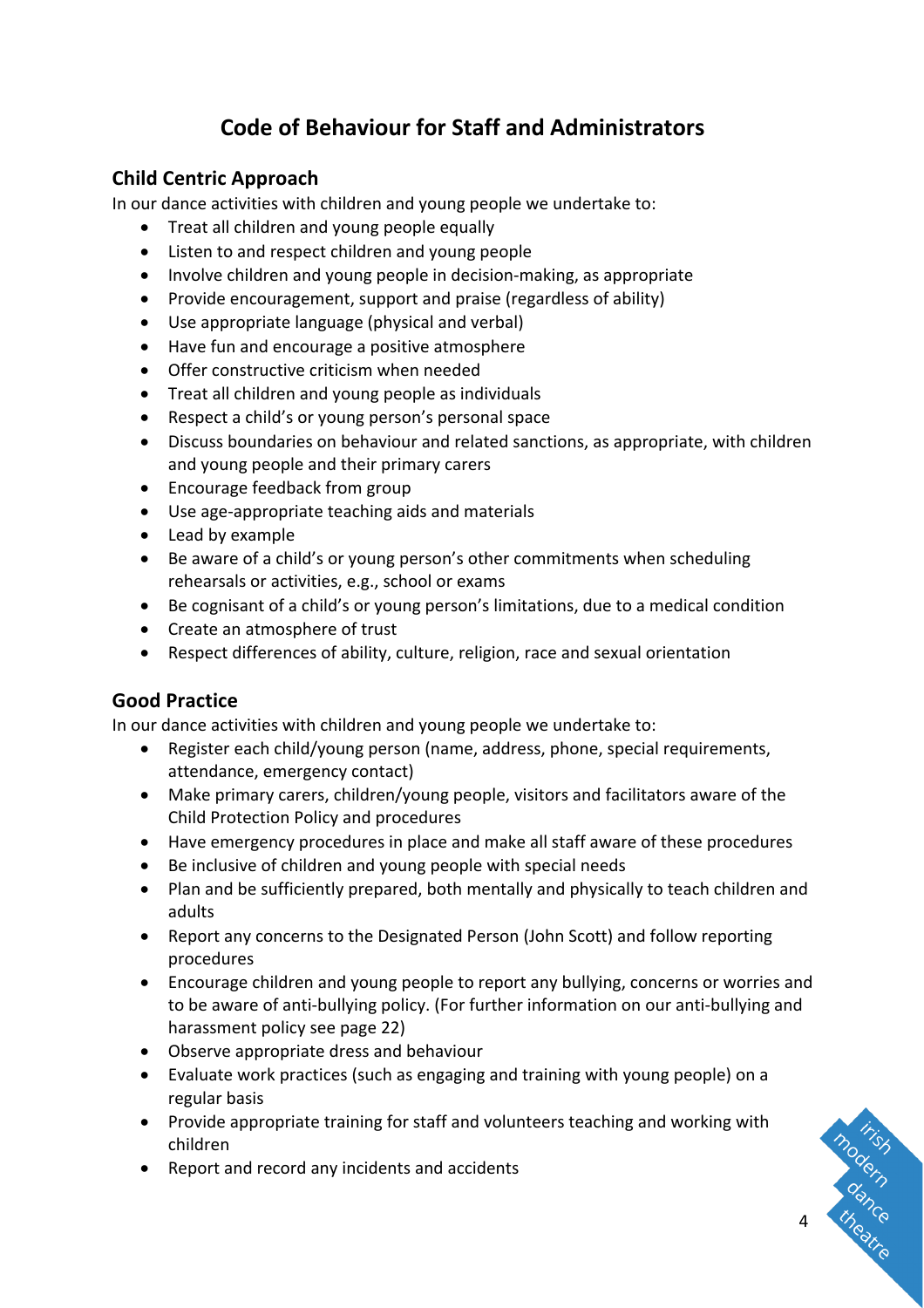- Update and review policies and procedures regularly
- Keep primary carers informed of any issues that concern their children
- Ensure proper supervision based on adequate ratios according to age, abilities and activities involved; observe appropriate gender balance for residentials
- Ensure clear communication between artist and organisations
- Have a written agreement with any external organisation that an artist is working with
- Not to be passive in relation to concerns, i.e., don't 'do nothing'
- Don't let a problem get out of control
- Avoid if at all possible giving a lift to a child/young person and if you do then make sure that primary carers are informed
- If left alone to supervise a single child, make sure that parents/carers are informed
- Maintain awareness around language and comments made. If you think that something you said may have caused offence or upset, then try to address it in a sensitive manner

#### **Inappropriate Behaviour**

In our dance activities with children and young people we undertake to:

- Avoid spending excessive amounts of time alone with children/young people
- Not to use or allow offensive or sexually suggestive physical and/or verbal language.
- Not to single out a particular child/young person for unfair favouritism, criticism, ridicule, or unwelcome focus or attention
- Not to allow/engage in inappropriate touching of any form
- Not to hit or physically chastise children/young people
- Not to socialise inappropriately with children/young people, e.g., outside of structured organisational activities.

#### **Physical Contact**

In our dance activities with children and young people we undertake to:

- Seek consent of child/young person in relation to physical contact (except in an emergency or a dangerous situation)
	- o at the same time, to give alignment corrections physically (sometimes necessitating touch) is important and we understand that it is often necessary in teaching dance; this kind guidance in finding correct alignment or placement will be given with sensitivity. Also touching in terms of dancing together, in the context of contact improvisation or other forms of contemporary dance will continue to be a part of our art and education and will be explained, prior to doing, so that participants (should they have a problem) are free to not participate in such activity.
- Avoid inappropriate touch
- Check with children/young people about their level of comfort when doing touch exercises.
	- $\circ$  nonetheless some exercises in dance are physical and designed to build trust, and require touching or sharing weight exchanges.

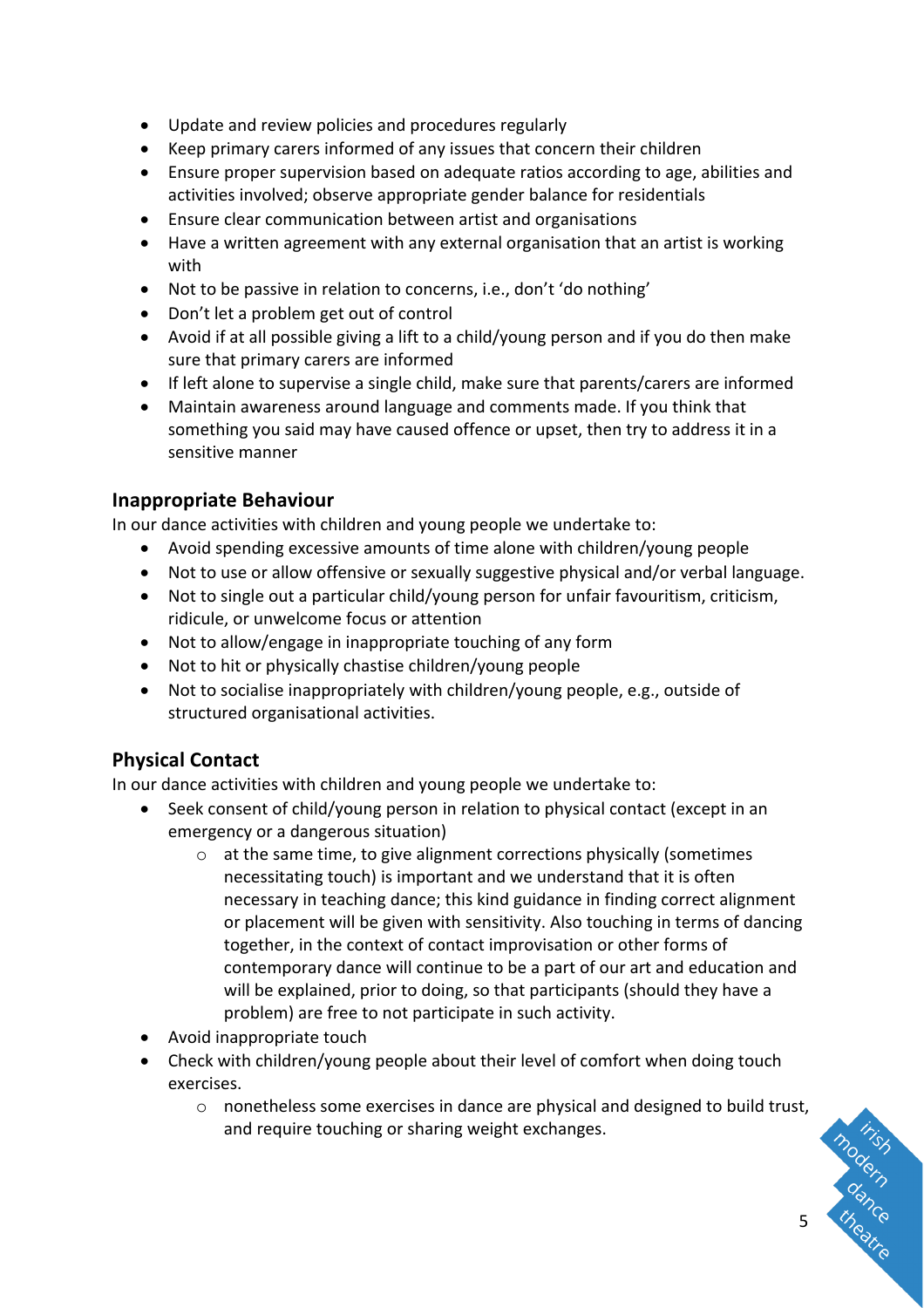## **Health and Safety**

In our dance activities with children and young people we undertake to:

- Not to leave children unattended or unsupervised
- Manage any dangerous materials
- Provide a safe environment
- Be aware of accident procedure and follow accordingly

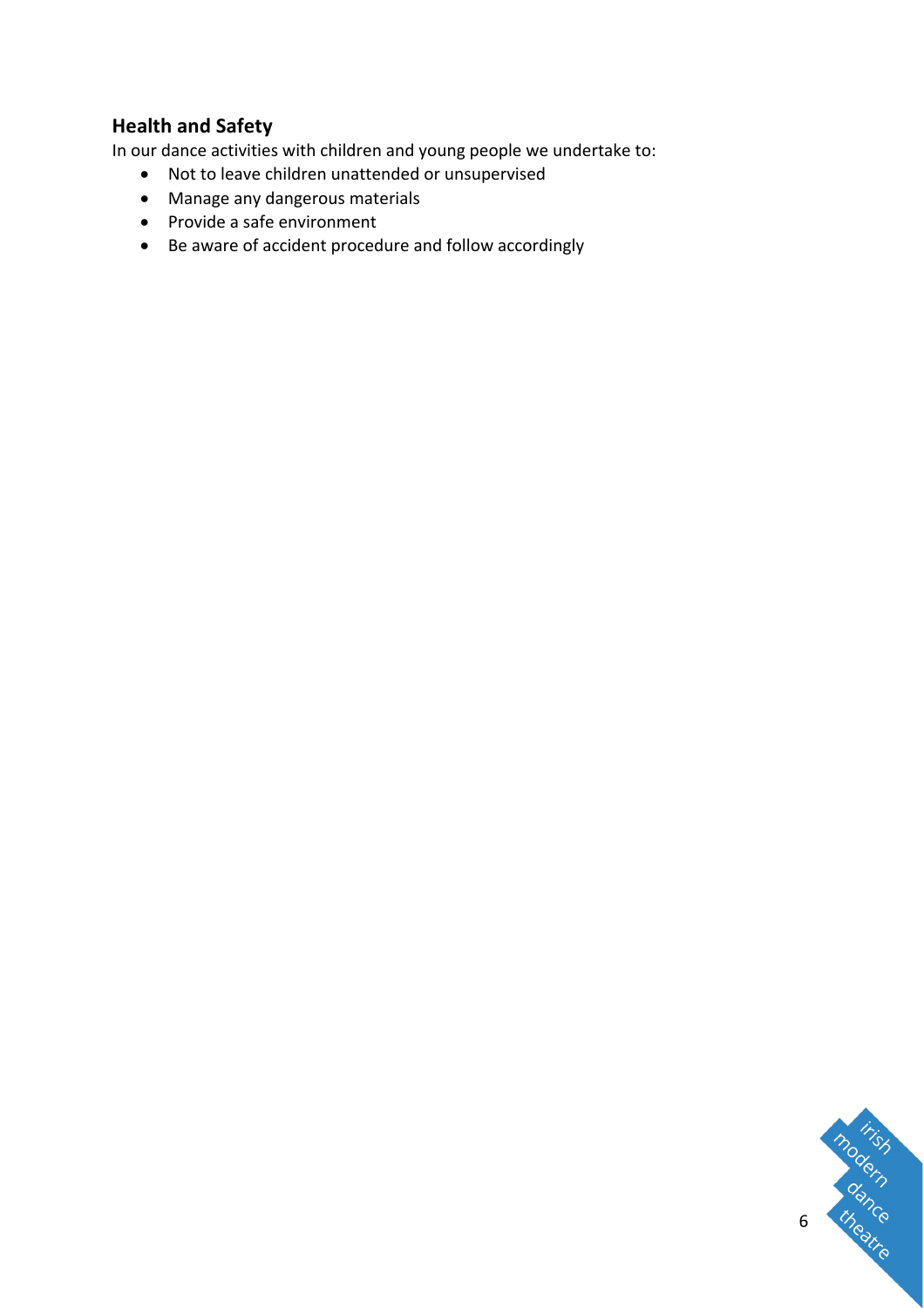## **Reporting Procedures**

John Scott has been designated as the person to contact if you have an issue or concern about any aspect of a child's or young person's safety and welfare. It is the responsibility of this person to support and advise staff about policy and procedures in relation to child protection and to ensure that procedures are followed. It is also the responsibility of the Designated Person to liaise with the Health Service Executive or Gardaí where appropriate.

John Scott can be contacted at: Email: artisticdirector@imdt.ie Mobile: 086 839 8244

Greta Bourke has been designated as deputy to the Designated Person, John Scott, and can be contacted at: Email: manager@imdt.ie Mobile: 083 836 3608

The following excerpt from *Children First: National Guidelines for the Protection and Welfare of Children* (4.3.2 - p.38) shows what would constitute reasonable grounds for concern:

- I. Specific indication from the child or young person that s/he has been abused
- II. An account by a person who saw the child/young person being abused
- III. Evidence, such as an injury or behaviour, which is consistent with abuse and unlikely to be caused another way
- IV. An injury or behaviour which is consistent both with abuse and with an innocent explanation but where there are corroborative indicators supporting the concern that it may be a case of abuse [an example of this would be a pattern of injuries, an implausible explanation, other indications of abuse, dysfunctional behaviour]
- V. Consistent indication, over a period of time, that a child is suffering from emotional or physical neglect.

#### **Recording Concerns**

The following will be disseminated to those Irish Modern Dance Theatre staff working with children:

Irish Modern Dance Theatre uses Incident Report Forms (page 19) for recording concerns about the protection of children and young people. They are stored securely and confidentiality (see page 9: Confidentiality statement).

Irish Modern Dance Theatre staff records the following information in relation to children and

young people:

- Suspicions
- Concerns
- Worrying observations
- Behavioural changes
- Actions and outcomes

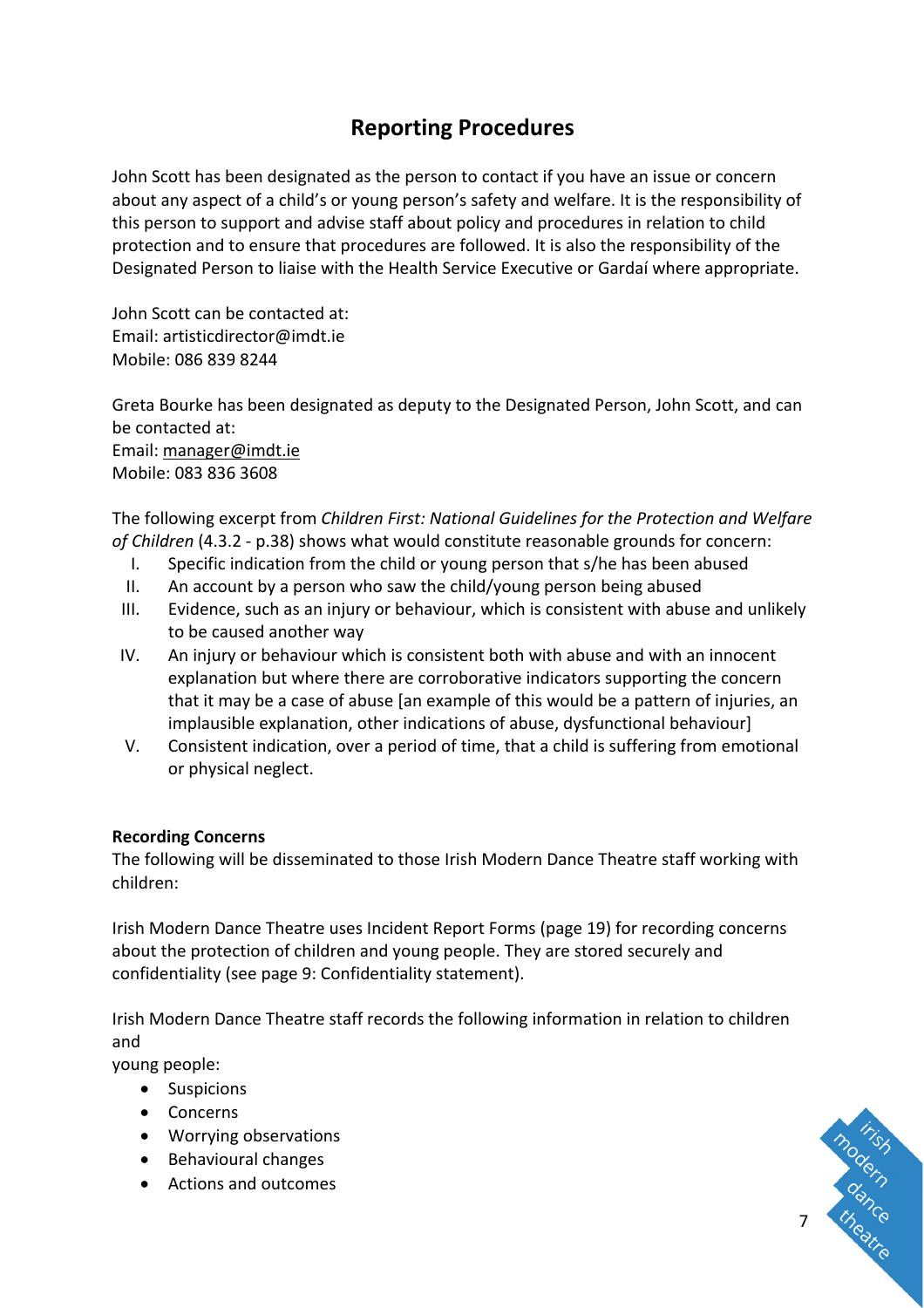#### **Notes on Dealing with a Disclosure**

- Stay calm and listen to the child/young person, allow him or her enough time to say what s/he needs to say
- Don't use leading questions or prompt details
- Reassure the child/young person but do not promise to keep anything secret
- Don't make the child/young person repeat the details unnecessarily
- Explain to the child/young person what will happen next (explanation should be age appropriate).

#### **Reporting Procedures**

- The Reporting Procedure should be known and accessible to all Irish Modern Dance Theatre staff
- The person who expresses the concern should be involved and kept informed
- Actions and outcomes should be noted
- Record all details, including the date, time and people involved in the concern or disclosure and the facts in an Incident Book. Information recorded should be factual. Any opinions should be supported by facts
- Inform the Designated Person (John Scott) or, if unavailable, the Deputy Designated Person, (Greta Bourke)
- The most appropriate person should discuss the concern or consult with primary carers. Parents, carers or responsible adults should be made aware of a report to the Health Service Executive unless it is likely to put the child/young person at further risk
- The Designated Person may contact the Health Service Executive Duty Social Work Department for an informal consultation prior to making a report – see report form on page 16 or click HERE to report a concern with Tusla.
- Information will be shared on a strictly 'need to know' basis (see page 9 for Confidentiality statement)
- If there are reasonable grounds for concern as outlined above, the Designated Person (John Scott) will contact the Duty Social Worker in the Health Service Executive area using the standard Reporting Form available from the Health Service Executive (See page 16 for form.) Reports to the Duty Social Worker can be made verbally initially and then followed by the standard reporting form. Reports should be made to the Health Service Executive without delay
- If the Designated Person (John Scott) or The Deputy Designated Person (Greta Bourke) are not available, contact the local Duty Social Worker of the Health Service Executive directly
- In case of emergencies outside of Health Service Executive Social Work Department hours, contact the Gardaí. In situations that threaten the immediate safety of a child/young person, it may be necessary to contact the Gardaí

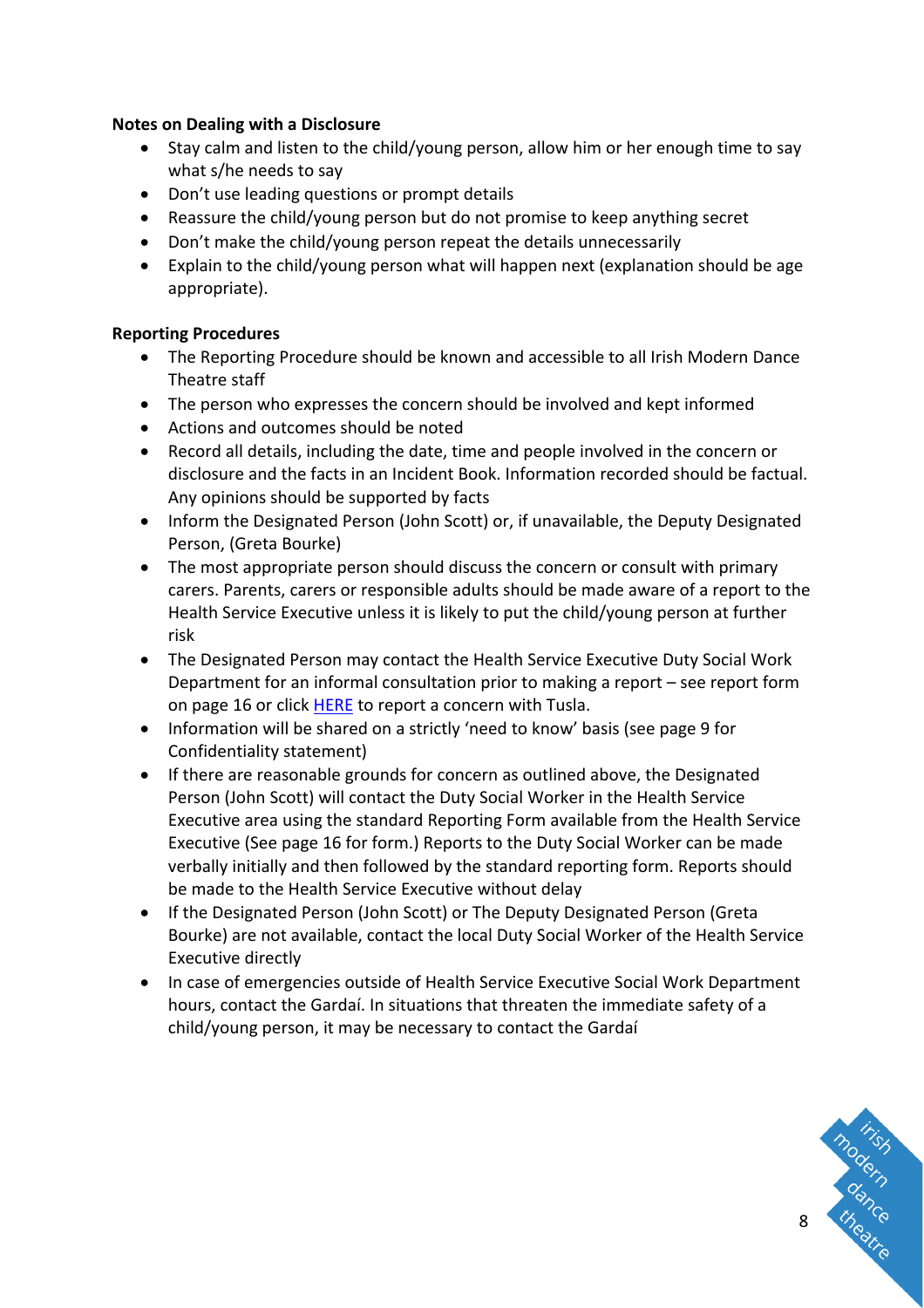## **Confidentiality Statement**

Irish Modern Dance Theatre is committed to ensuring peoples' rights to confidentiality. However, in relation to child protection and welfare we undertake that:

- Information will only be forwarded on a 'need to know' basis in order to safeguard the child/young person
- Giving such information to others for the protection of a child or young person is not a breach of confidentiality
- We cannot guarantee total confidentiality where the best interests of the child or young person are at risk
- Primary carers, children and young people have a right to know if personal information is being shared and/or a report is being made to the Health Service Executive, unless doing so could put the child/young person at further risk
- Procedures will be put in place in relation to the use of images of children/young people to insure they are only for Irish Modern Dance Theatre purposes
- Procedures will also be put in place for the recording and storing of information in line with our confidentiality policy

## **Recruiting and Selecting Staff**

Irish Modern Dance Theatre will ensure that staff are carefully selected, trained and supervised to provide a safe environment for all children and young people, by observing the following principles:

- Roles and responsibilities will be clearly defined for every job (paid or voluntary)
- We will endeavour to select the most suitably qualified personnel
- Candidates will be asked to sign a declaration form
- No person who would be deemed to constitute a 'risk' will be employed
- Some of the exclusions would include:
	- o any child-related convictions
	- o refusal to sign application form and declaration form
	- o insufficient documentary evidence of identification
	- o concealing information on one's suitability to working with children
- All staff will be required to consent to Garda clearance, and where available, this will be sought.

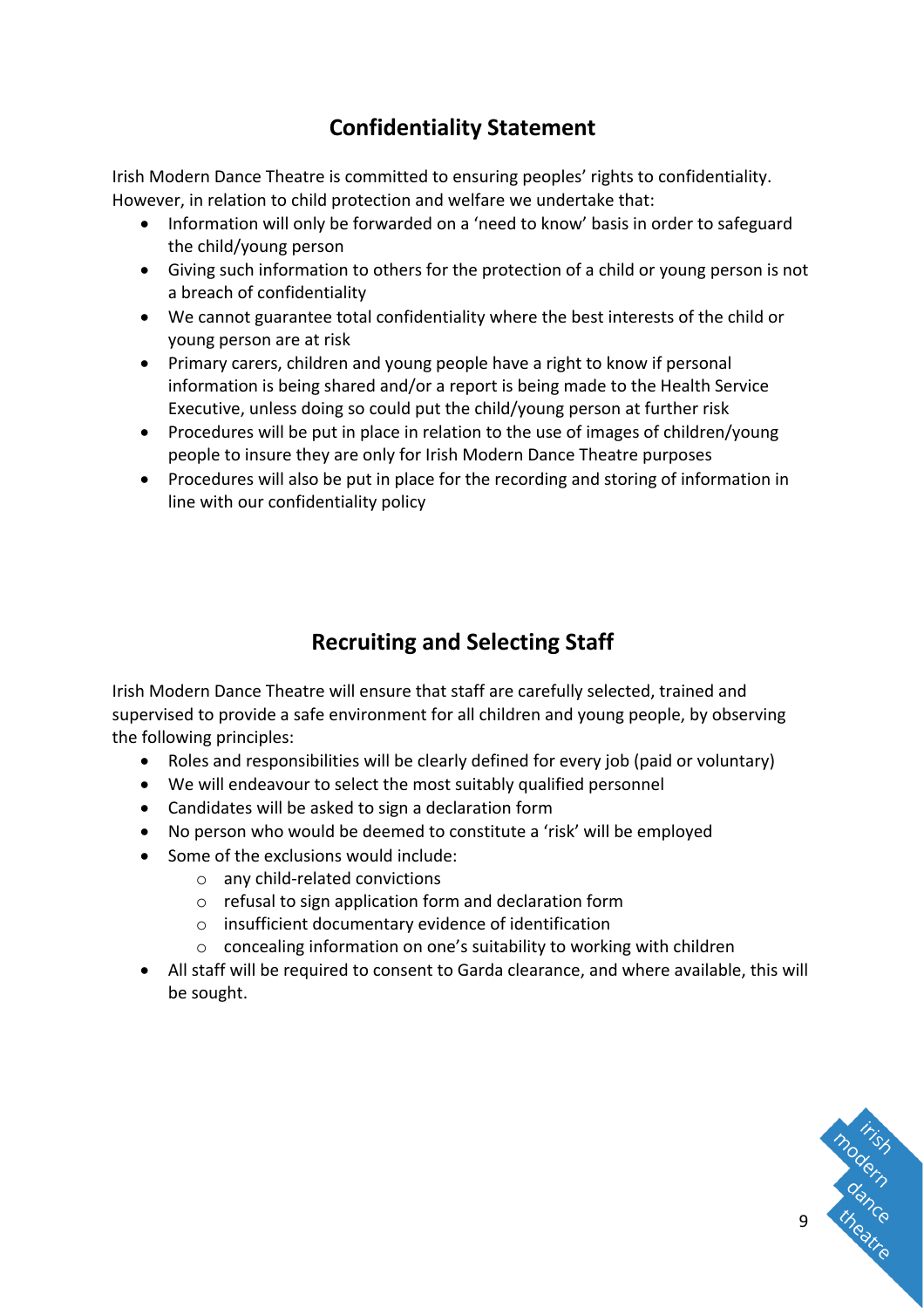## **Managing and Supervising Staff**

To protect both staff (paid and voluntary) and children/young people, we undertake that: New staff will:

- Take part in a mandatory induction training session
- Be made aware of the organisation's code of conduct, child protection procedures, and the identity and role of who has been designated to deal with issues of concern
- Undergo a probationary or trial period.

All staff will:

- Receive an adequate level of supervision and review of their work practices
- Be expected to have read and signed the Child Protection Policy Statement
- Be provided with child protection training

## **Procedures for Allegations Against Staff**

In the event of allegations being made against an employee (staff or voluntary), the protection of the child/young person is the first and paramount consideration. An allegation against an employee will be assessed promptly and carefully.

In respect of the child/young person John Scott will deal with issues related to the child/young person.

In respect of the person against whom the allegation is made Greta Bourke will deal with issues related to the staff member.

- The first priority is to ensure that no child or young person is exposed to unnecessary risk
- If allegations are made against the Designated Person, then the Deputy Designated Person should be contacted and vice versa
- The reporting procedures outlined in pages 7-8 of these guidelines should be followed. The child/young person should be informed of actions planned and taken. The child/young person should be dealt with in an age-appropriate manner
- The staff member will be informed as soon as possible
	- $\circ$  of the nature of the allegation
	- o the staff member should be given the opportunity to respond
- The chairperson/head of the organisation, Anthony Doyle, should be informed as soon as possible
- Any action following an allegation of abuse against an employee should be taken in consultation with Health Service Executive and Gardaí
- After consultation, the chairperson/head of organisation should advise the person accused and agreed procedures will be followed.

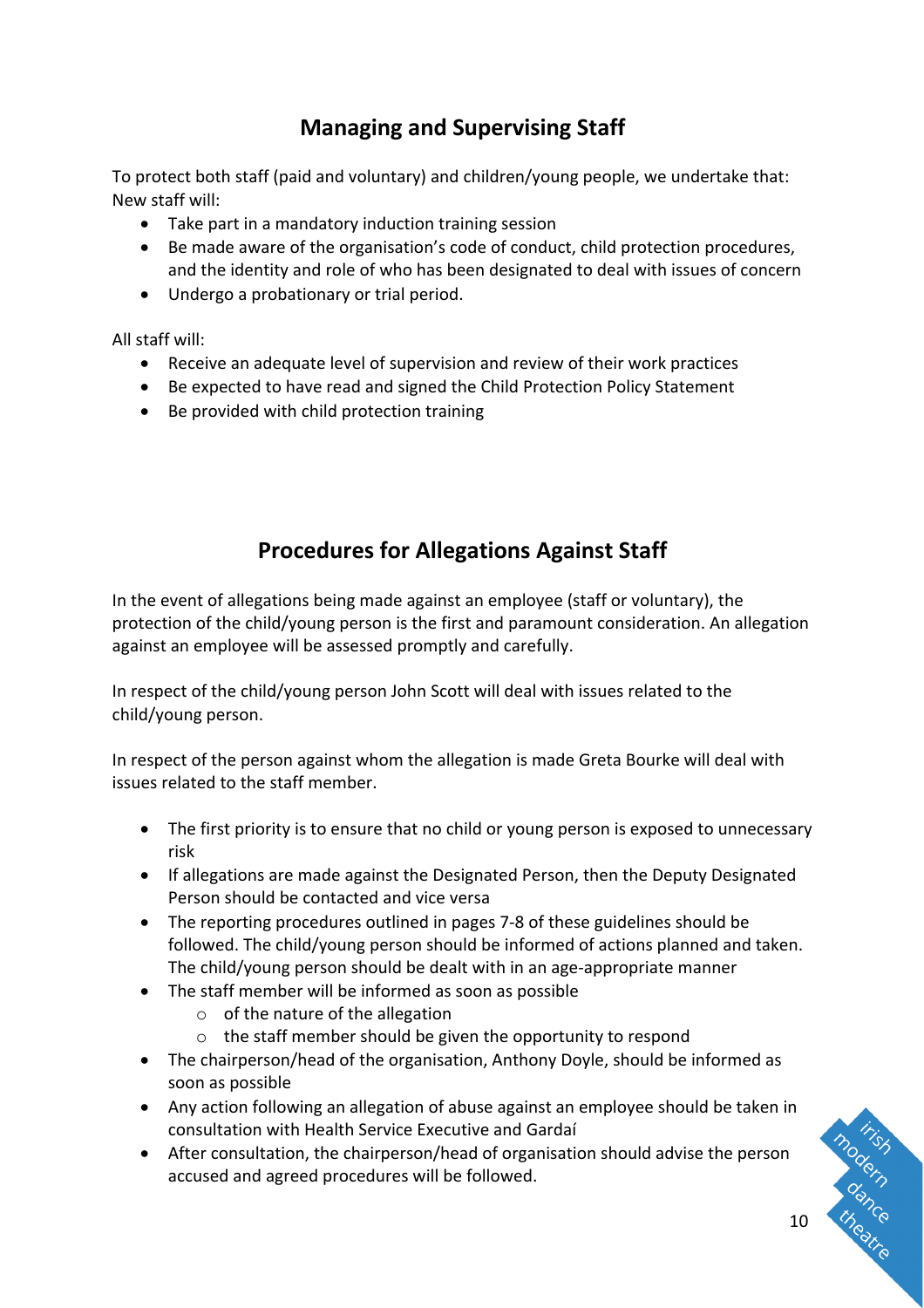## **Complaints and Comments Procedures**

Complaints or comments will be responded to within four weeks

Greta Bourke has responsibility for directing complaints/comments and submitting them to the correct authorities immediately

Verbal complaints will be logged and responded to as well as written in the same manner.

Greta Bourke is available at: Email: manager@imdt.ie Mobile: 083 836 3608

## **Accidents Procedure**

- The organisation must maintain an up-to-date register of the contact details of all children/young people involved in the organisation and teaching staff
- In the event of emergencies, the person in charge must know how to access the contact details of any one in attendance in a class. The responsibility that these contact details are inputted and accessible to Staff is John Scott, Artistic Director
- Irish Modern Dance Theatre maintains an Accident/Injury Report Form (page 20) as well as Incident Report Form (page 19)
- External organisations with whom Irish Modern Dance Theatre has dealings must provide proof that they have public liability insurance
- First-aid boxes should be available and regularly re-stocked
- The location of the first-aid box(es) must be made known to staff
- Availability of first-aid should be in accordance with the organisation's Health and Safety guidelines. The location of accident/incident books must be made known to staff
- Children and young people must be advised of risks of dangerous material
- Record details of risky equipment used and take steps to minimise risk
- Take cognisance of responsibility for first-aid on off-site trips

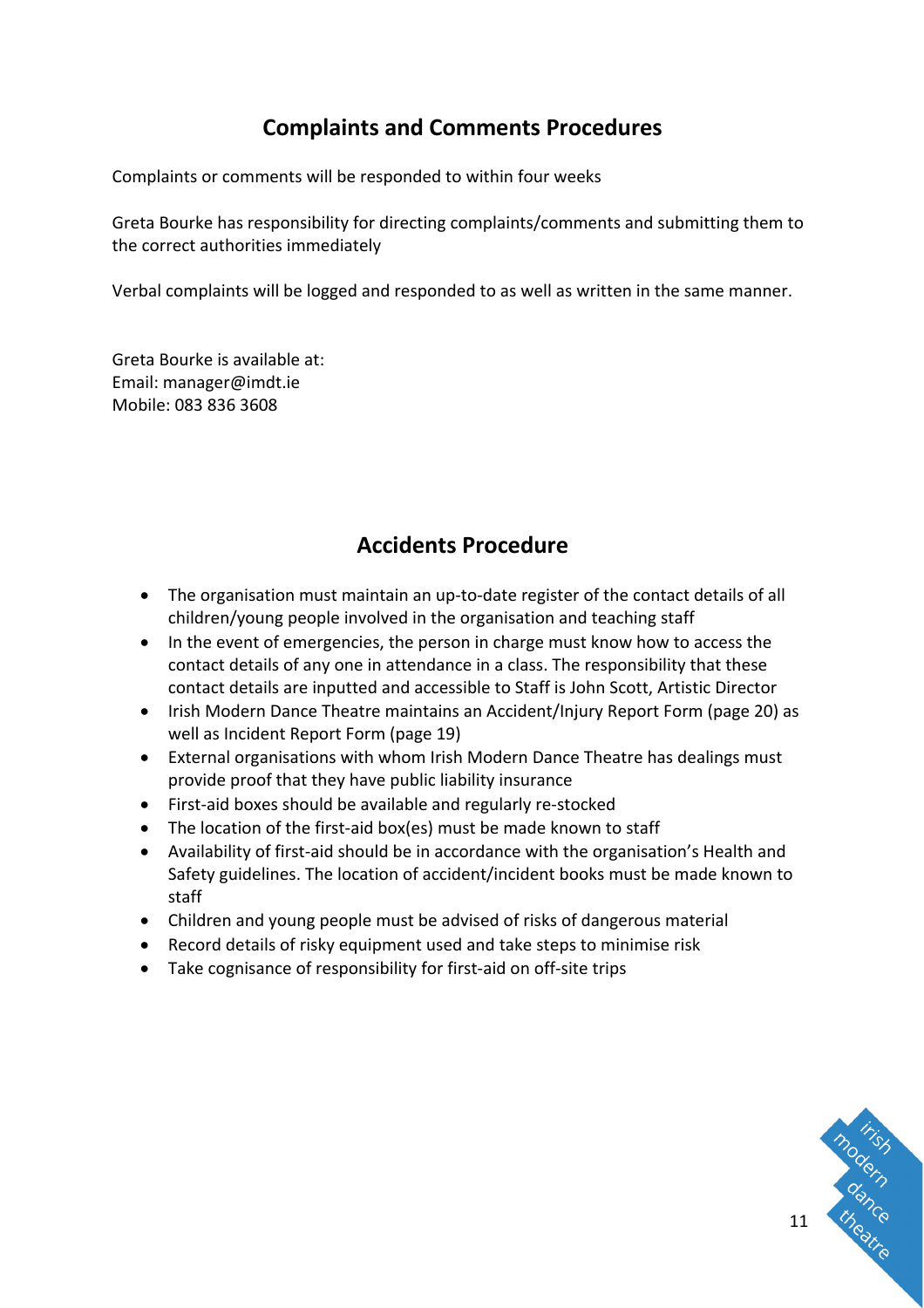## **Definitions of Abuse**

There are four main categories of abuse as outlined in Children First: National Guidelines for the Protection and Welfare of Children. The following is a synopsis of the information contained in that document. For the full definitions please refer to Children First: National Guidelines for the Protection and Welfare of Children 1993 (pp.32-34).

#### **1. Neglect**

"Neglect can be defined as being where the child suffers significant harm or impairment of development by being deprived of food, clothing, warmth, hygiene, intellectual stimulation, supervision and safety, attachment to and affection from adults, medical care…The threshold of significant harm is reached when the child's needs are neglected to the extent that his or her well-being and/or development are severely affected." (Children First p.31)

#### **2. Emotional abuse**

Emotional abuse usually happens where there is a relationship between a carer and a child rather than as a specific incident or incidents.

"Unless other forms of abuse are present, it is rarely manifested in terms of physical signs or symptoms." (Children First p.31)

Rather, it can manifest in the child's behaviour or physical functioning. Examples of these include 'anxious' attachment, unhappiness, low self-esteem, educational and developmental underachievement and uncooperative or hostile behaviour.

"The threshold of significant harm is reached when interaction is predominantly abusive and become typical of the relationship between the child and the parent/carer." (Children First p.32)

Examples of emotional abuse in children include:

- Imposition of negative attributes on children, expressed by persistent criticism, sarcasm, hostility or blaming
- Emotional unavailability by the child's parent/carer
- Unresponsiveness, inconsistent or inappropriate expectations of the child
- Premature imposition of responsibility on the child
- Unrealistic or inappropriate expectations of the child's capacity to understand something or to behave and control him/herself in a certain way
- Under or over-protection of the child
- Use of unreasonably harsh discipline
- Exposure to domestic violence

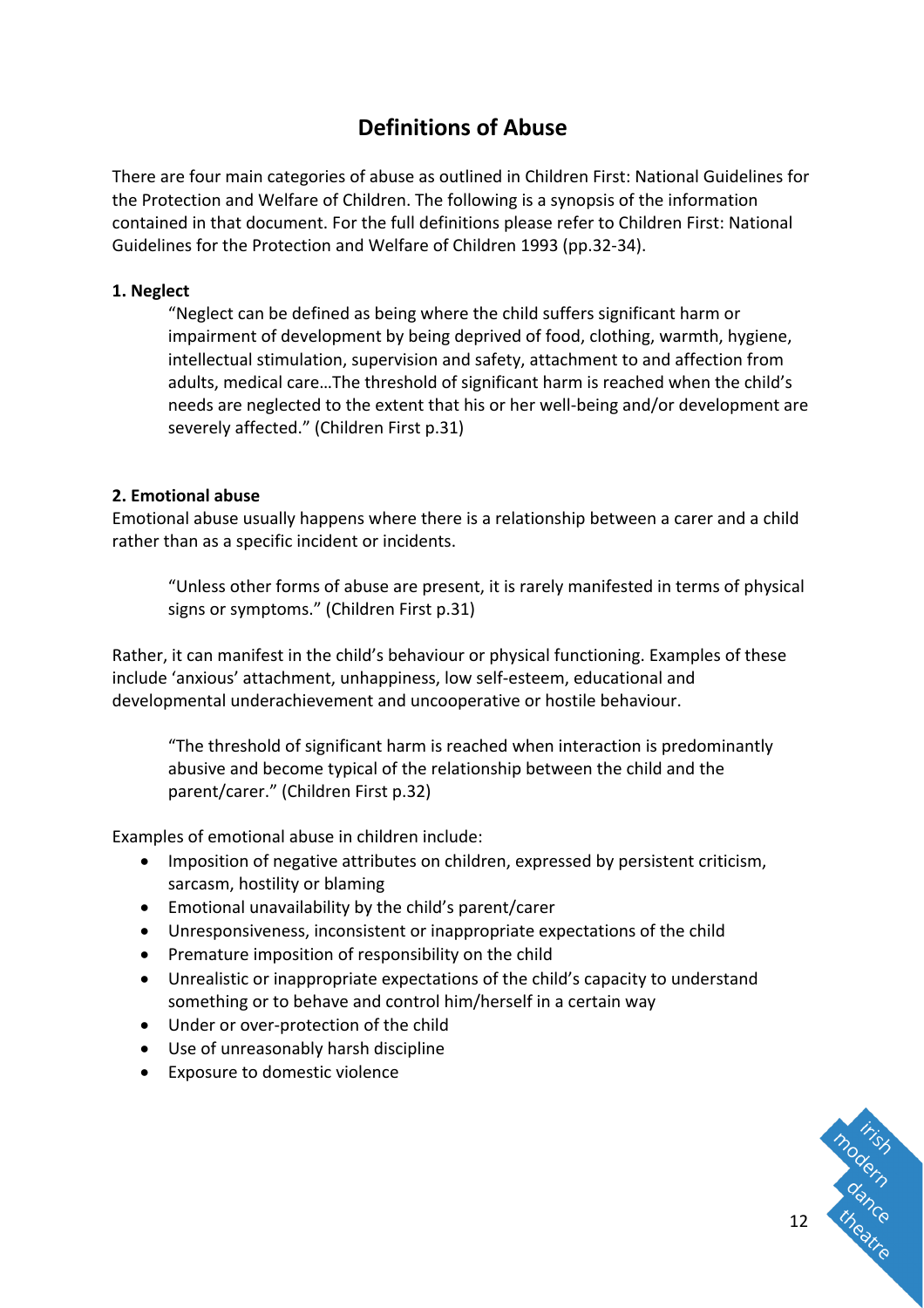#### **3. Physical abuse**

Physical abuse is any form of non-accidental injury or injury which results from willful or neglectful failure to protect a child. Examples of physical injury include the following:

- Shaking
- Use of excessive force in handling
- Deliberate poisoning
- Suffocation
- Allowing or creating a substantial risk of significant physical harm to a child.

#### **4. Sexual abuse**

Sexual abuse involves the use of a child for gratification or sexual arousal by a person for themselves or others.

Examples of sexual abuse include:

- Exposure of the sexual organs or any sexual act intentionally performed in the presence of a child
- Intentional touching or molesting of the body of a child whether by a person or object for the purpose of sexual arousal or gratification
- Masturbation in the presence of the child or involvement of the child in an act of masturbation
- Sexual intercourse with a child whether oral, vaginal or anal
- Sexual exploitation of a child… may also include showing sexually explicit material to children which is often a feature of the 'grooming' process by perpetrators of abuse
- Consensual sexual activity involving an adult and an under-age person

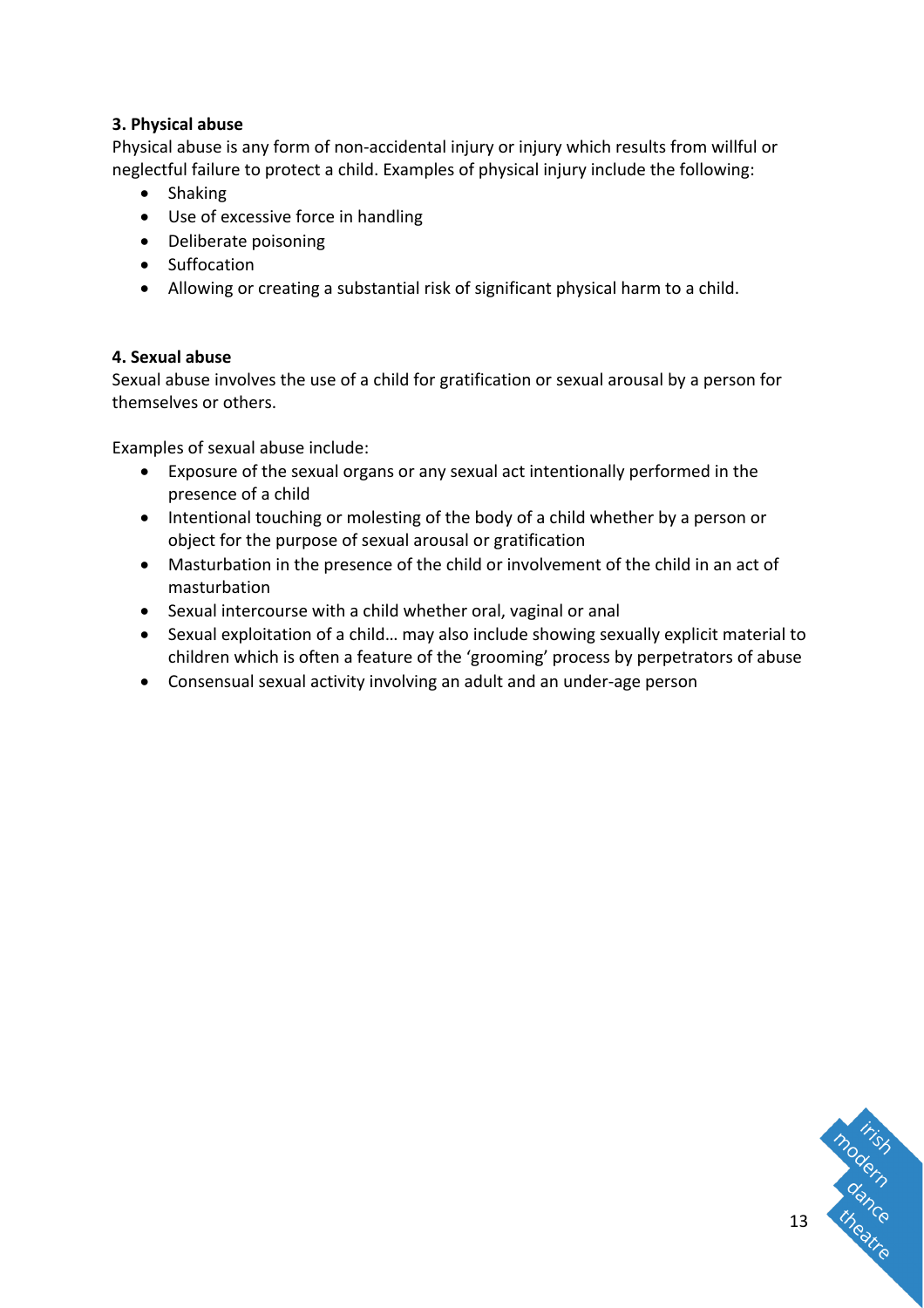## **Tusla Local Area Office Contact Details**

If you have concerns about the protection or welfare of a child you should contact your local social work office. Click **HERE** to report a concern.



14

modern ce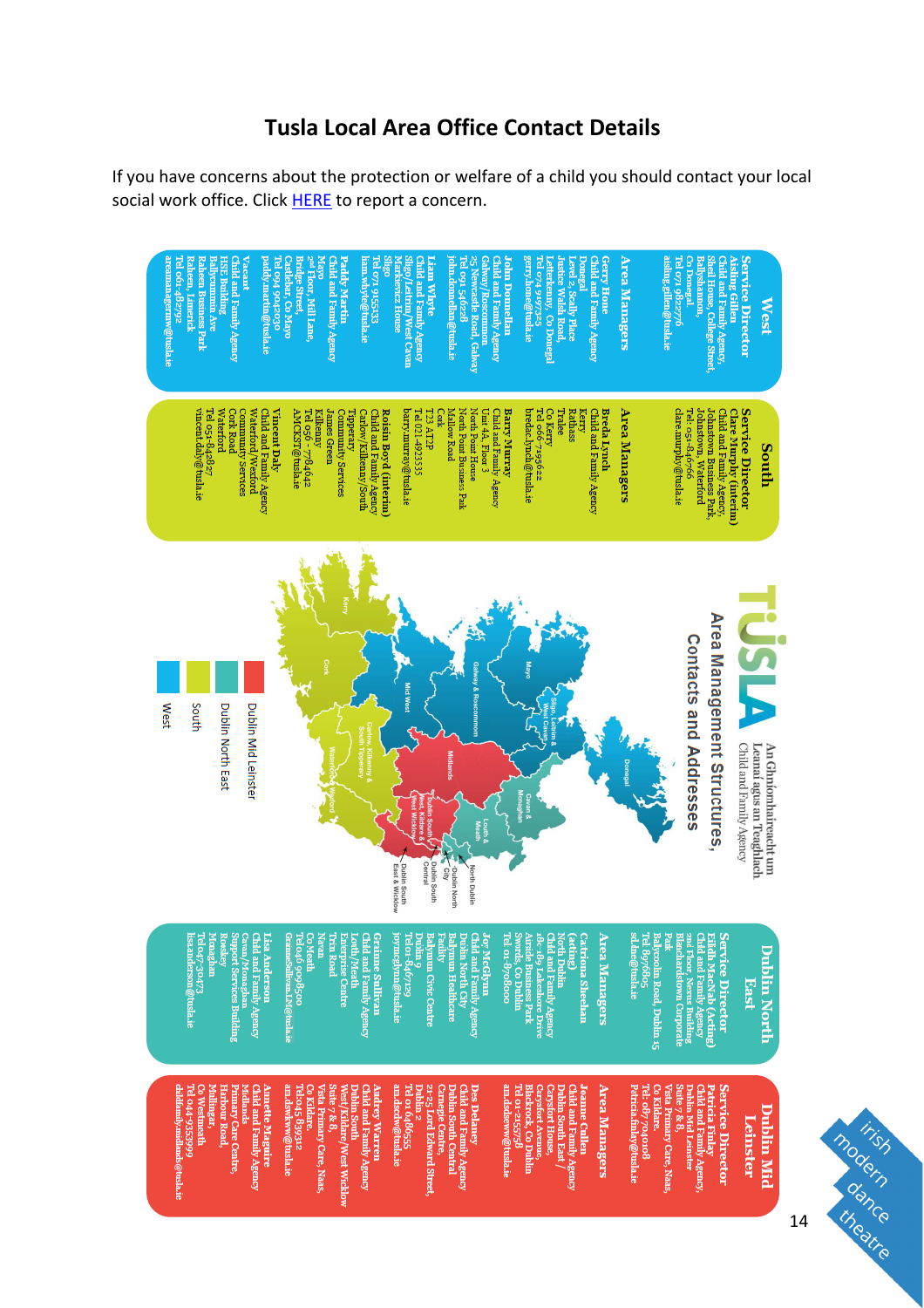## **Tusla Report Forms**

Child Protection and Welfare Report Forms and Retrospective Abuse Report Forms should be submitted to Tusla using Tusla's online web-portal. This is the most secure and efficient method of forwarding confidential reports to Tusla. Please consider using the Portal rather than the paper forms below for increased efficiency and ease. If using a print form, they can be sent by registered post or hand delivered to a Tusla social worker. It is not possible to send Report Forms via e-mail.

https://www.tusla.ie/children-first/web-portal/

**The Child Protection and Welfare Report Form** is to be completed and submitted to Tusla for concerns about children under the age of 18. For print version, click HERE.

**The Retrospective Abuse Report Form** is to be completed and submitted to Tusla for cases of adults disclosing childhood abuse. For print version, click HERE.

## **HSE Local Area Office Contact Details**

HSE Local Health Offices are your entry point to community health and personal social services. The wide range of services that are provided through Local Health Offices and from Health Centres include general practitioner services, public health nursing, **child health services**, community welfare, chiropody, ophthalmic, speech therapy, social work, addiction counselling and treatment, physiotherapy, occupational therapy, psychiatric services and home help.

To find a local HSE office click HERE.

You can phone HSELive to speak to an agent at:

1850 24 1850

00 353 1 240 8787 (from outside Ireland)

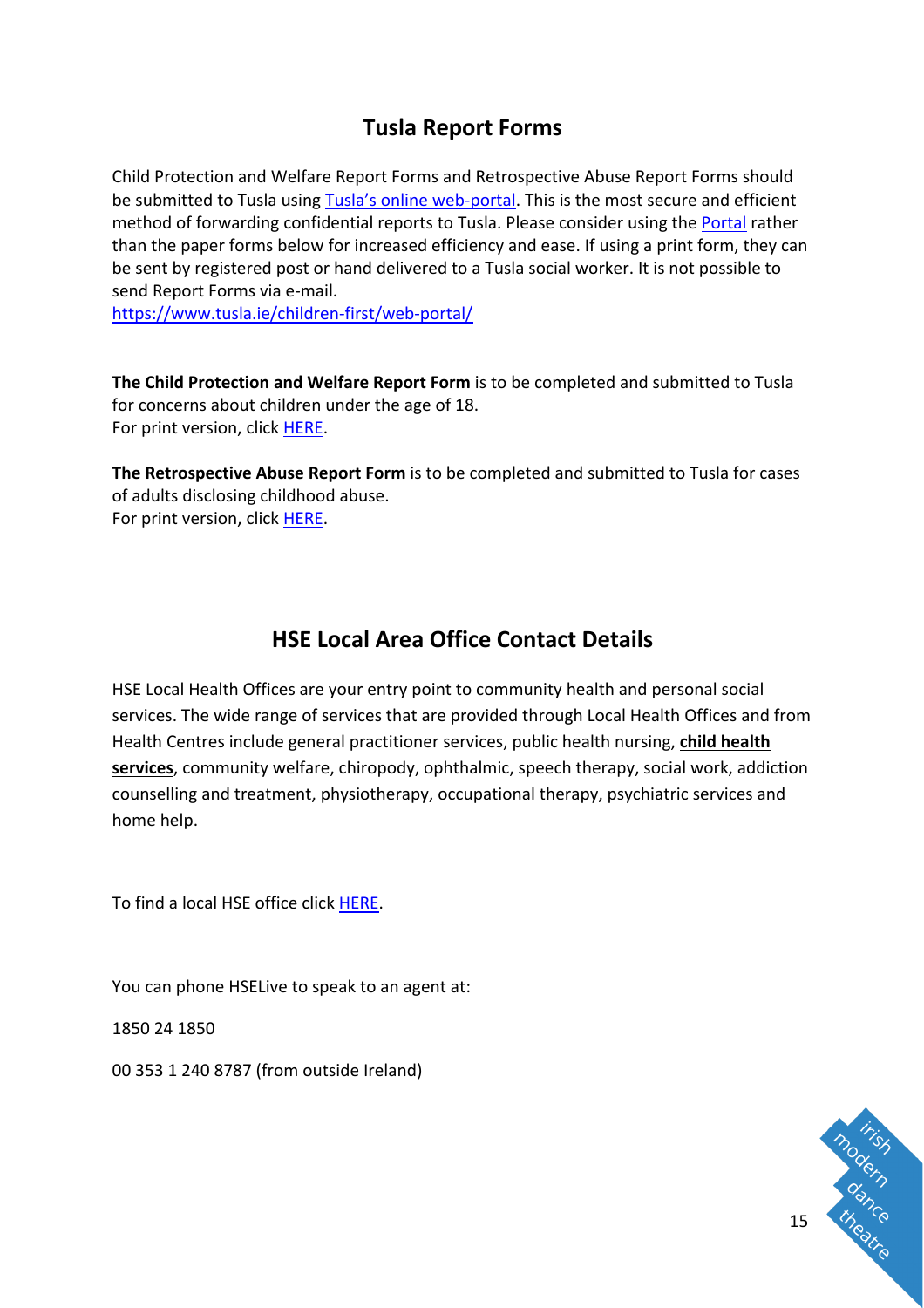## **Standard Form for Reporting Child Protection and/or Welfare Concerns**

## Confidential

**In case of** E**mergency or outside Health Service** E**xecutive office hours, contact should be made with An Garda Síochána** 

| А.<br>To Principal Social Worker         |       |                                          |
|------------------------------------------|-------|------------------------------------------|
| 1. Details of Child:                     |       |                                          |
|                                          | Male: | Female:                                  |
|                                          |       |                                          |
|                                          |       |                                          |
|                                          |       |                                          |
|                                          |       |                                          |
| Address of Mother if different to Child: |       | Address of Father if different to Child: |
|                                          |       |                                          |
|                                          |       | Telephone Number: _______________        |
|                                          |       |                                          |

**1b.** Care and Custody arrangements regarding child, if known: \_\_\_\_\_\_\_\_\_\_\_\_\_\_\_\_\_\_

| 1c. Household Composition: |                        |                |                               |
|----------------------------|------------------------|----------------|-------------------------------|
| Name:                      | Relationship to Child: | Date of Birth: | <b>Additional Information</b> |
|                            |                        |                | e.g. School/Occupation        |
|                            |                        |                |                               |
|                            |                        |                |                               |
|                            |                        |                |                               |

\_\_\_\_\_\_\_\_\_\_\_\_\_\_\_\_\_\_\_\_\_\_\_\_\_\_\_\_\_\_\_\_\_\_\_\_\_\_\_\_\_\_\_\_\_\_\_\_\_\_\_\_\_\_\_\_\_\_\_\_\_\_\_\_\_\_\_\_\_\_\_\_\_\_\_

**Note:** A separate report form must be completed in respect of each child being reported.

\_\_\_\_\_\_\_\_\_\_\_\_\_\_\_\_\_\_\_\_\_\_\_\_\_\_\_\_\_\_\_\_\_\_\_\_\_\_\_\_\_\_\_\_\_\_\_\_\_\_\_\_\_\_\_\_\_\_\_\_\_\_\_\_\_\_\_\_\_\_\_\_\_\_\_

**2.** Details of concern(s), allegation(s) or incident(s) dates, times, who was present, description of any observed injuries, parent's view(s), child's view(s) (if known).

| 3. Details of person(s) allegedly causing concern in relation to the child:<br>Name: | Age: | Male: | Female: |  |
|--------------------------------------------------------------------------------------|------|-------|---------|--|

\_\_\_\_\_\_\_\_\_\_\_\_\_\_\_\_\_\_\_\_\_\_\_\_\_\_\_\_\_\_\_\_\_\_\_\_\_\_\_\_\_\_\_\_\_\_\_\_\_\_\_\_\_\_\_\_\_\_\_\_\_\_\_\_\_\_\_\_\_\_\_\_\_\_

16

Injsheethe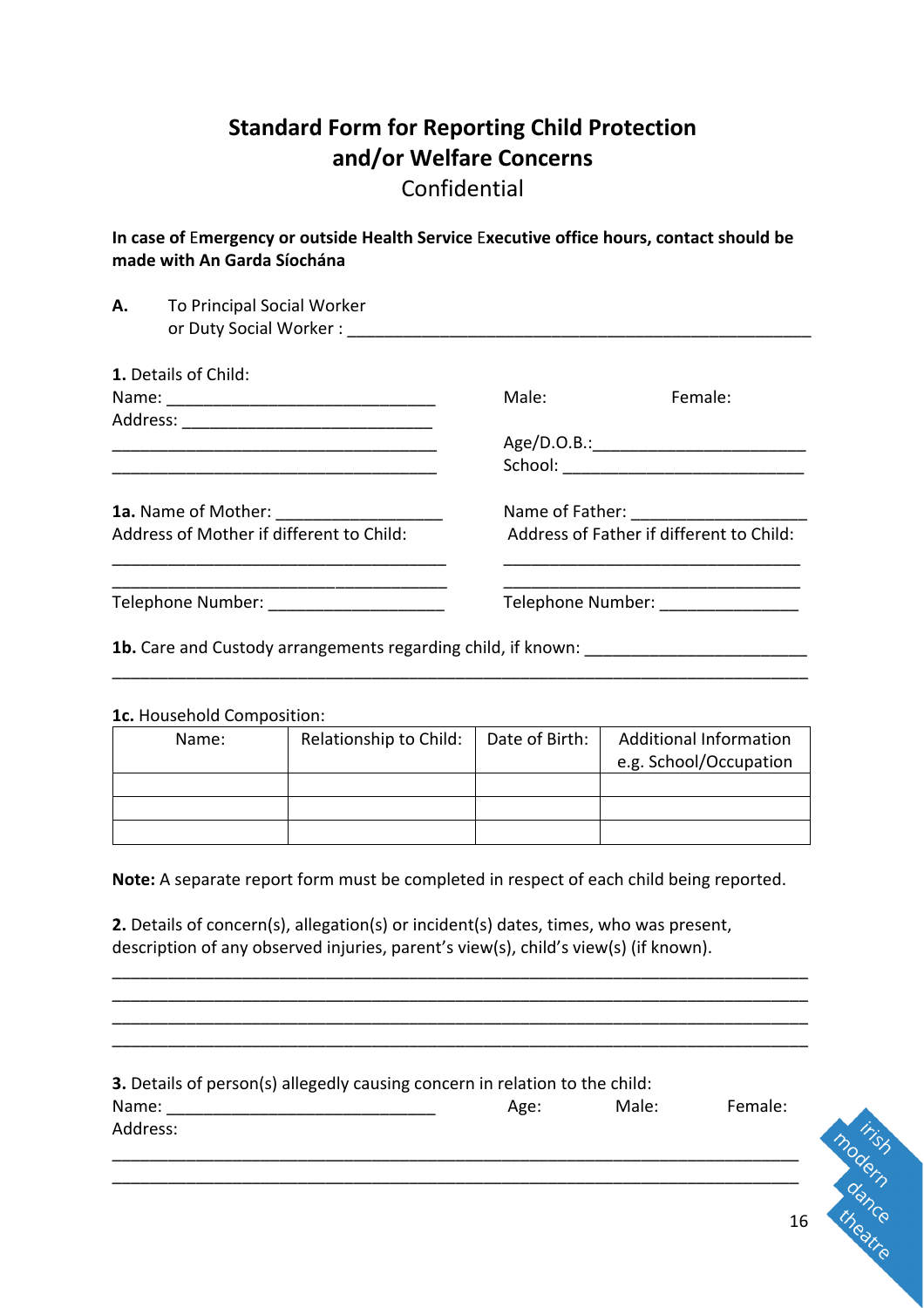| Relationship to Child: |  |
|------------------------|--|
| Occupation:            |  |

**4.** Name and Address of other personnel or agencies involved with this child:

| School: _________________                                         |
|-------------------------------------------------------------------|
| Gardaí: _____________________                                     |
| Pre-School/Crèche/Youth Club:                                     |
| Other, specify e.g. Youth Groups,<br>After School Clubs: ________ |
|                                                                   |

**5a.** Are Parents/Legal Guardians aware of this referral to the Social Work Department? Yes No

**5b.** Are the Parents/Legal Guardians supportive? Yes No

**6.** Details of Person reporting concerns:

(Please see Guidance Notes re Limitations of Confidentiality)

Name: \_\_\_\_\_\_\_\_\_\_\_\_\_\_\_\_\_\_\_\_\_\_\_\_\_\_\_\_\_\_\_\_\_ Occupation: \_\_\_\_\_\_\_\_\_\_\_\_\_\_\_\_\_\_\_\_\_\_

Address: \_\_\_\_\_\_\_\_\_\_\_\_\_\_\_\_\_\_\_\_\_\_\_\_\_\_\_\_\_\_\_\_\_\_\_\_\_\_\_\_\_\_\_\_\_\_\_\_\_\_\_\_\_\_\_\_\_\_\_\_\_\_\_\_\_\_\_

Telephone Number: \_\_\_\_\_

Nature and extent of contact with Child/Family: \_\_\_\_\_\_\_\_\_\_\_\_\_\_\_\_\_\_\_\_\_\_\_\_\_\_\_\_\_\_\_\_

**7.** Details of Person completing form:

| Name: | Date: |
|-------|-------|
|       |       |
|       |       |

\_\_\_\_\_\_\_\_\_\_\_\_\_\_\_\_\_\_\_\_\_\_\_\_\_\_\_\_\_\_\_\_\_\_\_\_\_\_\_\_\_\_\_\_\_\_\_\_\_\_\_\_\_\_\_\_\_\_\_\_\_\_\_\_\_\_\_\_\_\_\_\_\_\_\_

Occupation: example of the state of the Signed:  $Signed:$ 

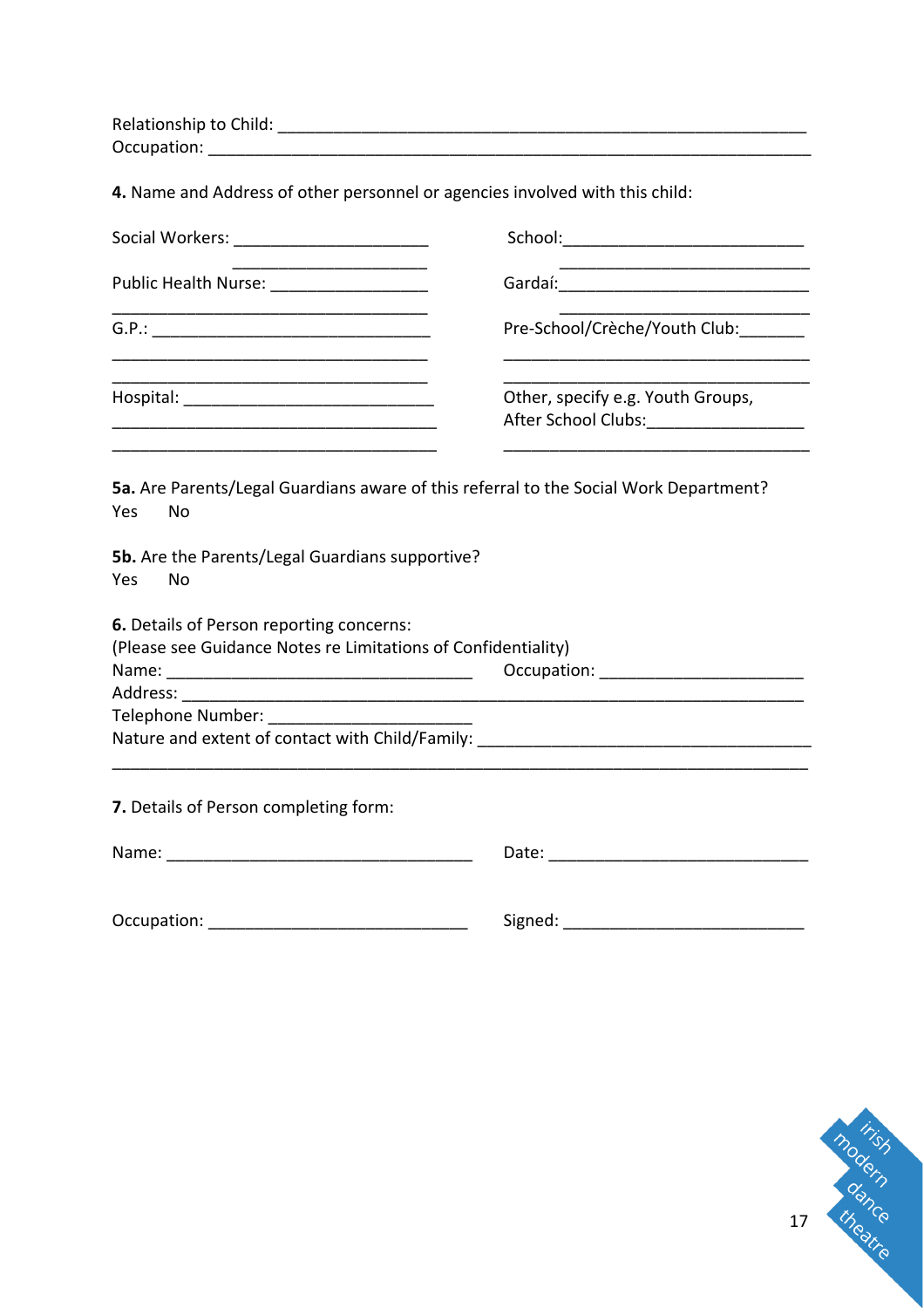## **Declaration Form**

| Declaration form for all those working with children and young people. |                                                                                       |
|------------------------------------------------------------------------|---------------------------------------------------------------------------------------|
|                                                                        |                                                                                       |
|                                                                        |                                                                                       |
|                                                                        |                                                                                       |
|                                                                        | Mobile No: ______________________________                                             |
|                                                                        |                                                                                       |
| young people?<br><b>No</b><br>Yes                                      | Is there any reason that you would be considered unsuitable to work with children and |
| If yes, please outline the reason below.                               |                                                                                       |
| Have you ever been convicted of a criminal offence?<br>Yes<br>No       |                                                                                       |
| If yes, please state below the nature and date(s) of the offence (s):  |                                                                                       |
|                                                                        |                                                                                       |
|                                                                        |                                                                                       |
|                                                                        |                                                                                       |

Signed: \_\_\_\_\_\_\_\_\_\_\_\_\_\_\_\_\_\_\_\_\_\_\_\_\_\_\_\_\_\_\_\_\_ Date: \_\_\_\_\_\_\_\_\_\_\_\_\_\_\_\_\_\_\_\_\_\_\_\_\_\_\_

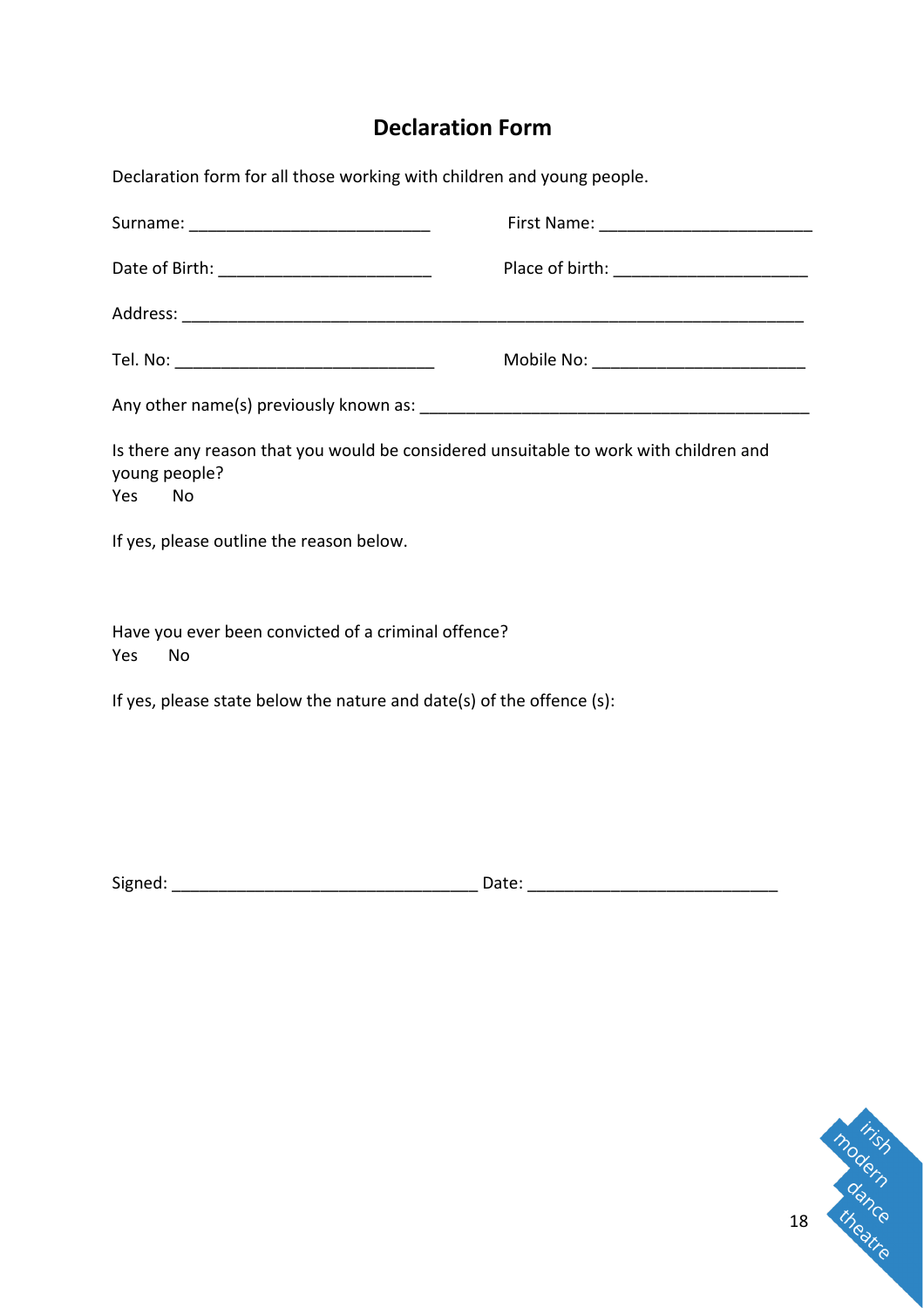## **Incident Report Form**

| An Irish Modern Dance Theatre Report Form must be completed in respect of each child                              |
|-------------------------------------------------------------------------------------------------------------------|
| being reported.                                                                                                   |
| Date:                                                                                                             |
|                                                                                                                   |
|                                                                                                                   |
| Details of concern(s), allegation(s) or incident(s) dates, times, who was present, description<br>of any observed |
| ,我们的人们就会在这里的人们,我们也不会在这里的人们,我们也不会在这里的人们,我们也不会在这里的人们,我们也不会在这里的人们,我们也不会在这里的人们,我们也不会                                  |
|                                                                                                                   |
|                                                                                                                   |
|                                                                                                                   |
| Details of person(s) allegedly causing concern in relation to the child:                                          |
|                                                                                                                   |
| Male: Female:                                                                                                     |
| Address:                                                                                                          |
|                                                                                                                   |
| Telephone:                                                                                                        |

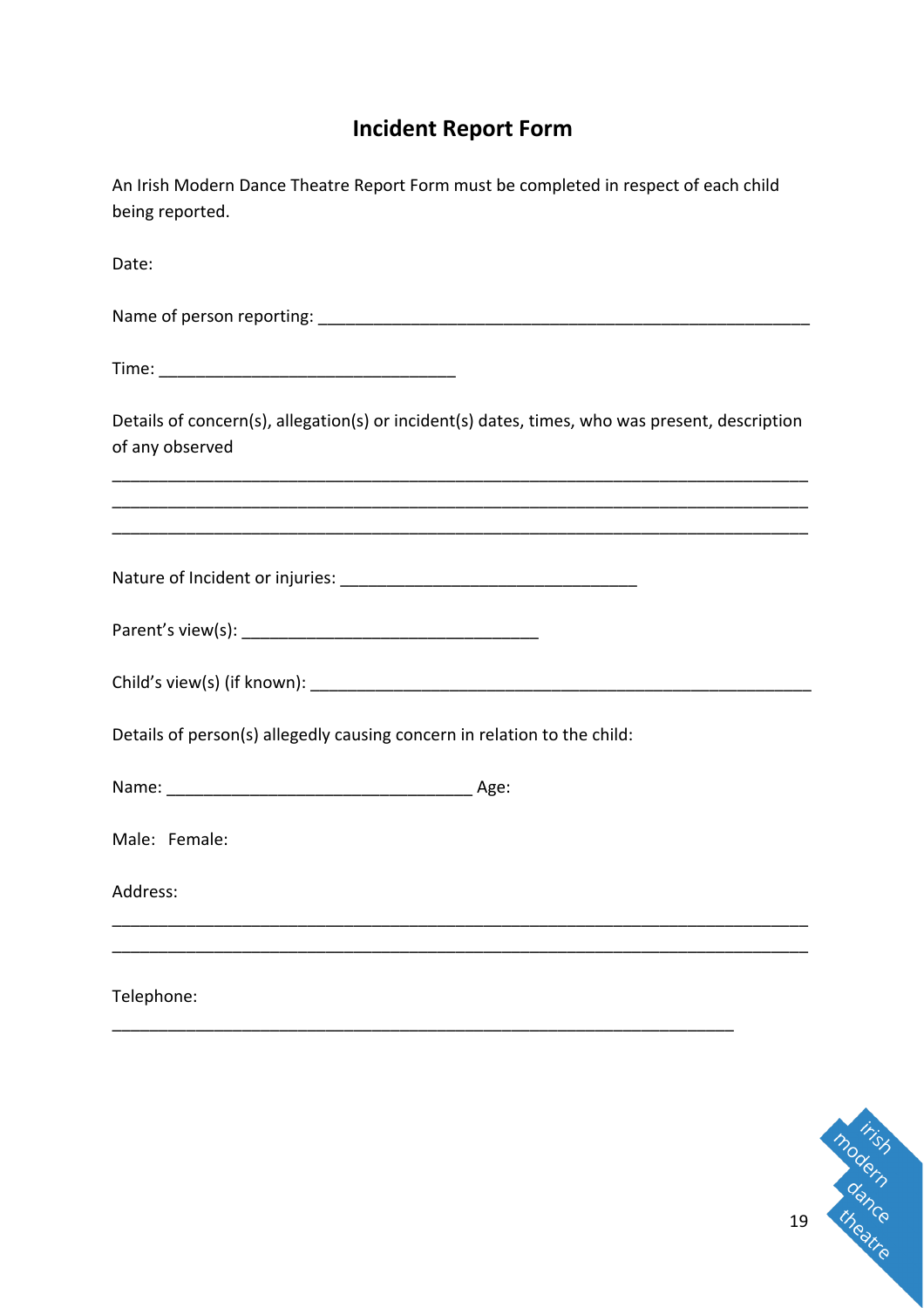# **Accident/Injury Report Form**

| Date and time of occurrence                                                | Location of occurrence                                                                    |
|----------------------------------------------------------------------------|-------------------------------------------------------------------------------------------|
| Class/rehearsal at which accident happened                                 |                                                                                           |
| Name of injured person                                                     |                                                                                           |
| Address                                                                    |                                                                                           |
| Circle the appropriate answer; injury/incident took place:<br>During class | Before class After class (still on premises)                                              |
| Also, disclose the current state of the injury/accident                    | Details of injury / Detail what happened and where in the body hurt and what was done;    |
| Name of teacher                                                            |                                                                                           |
| Address                                                                    |                                                                                           |
| Name of witness (if any)                                                   |                                                                                           |
| Address                                                                    | *Follow up - In all cases Irish Modern Dance Theatre staff to ring the injured person the |
| next day and write the results here:                                       |                                                                                           |
| Date_____________________  Time ____________________                       |                                                                                           |
|                                                                            | 20                                                                                        |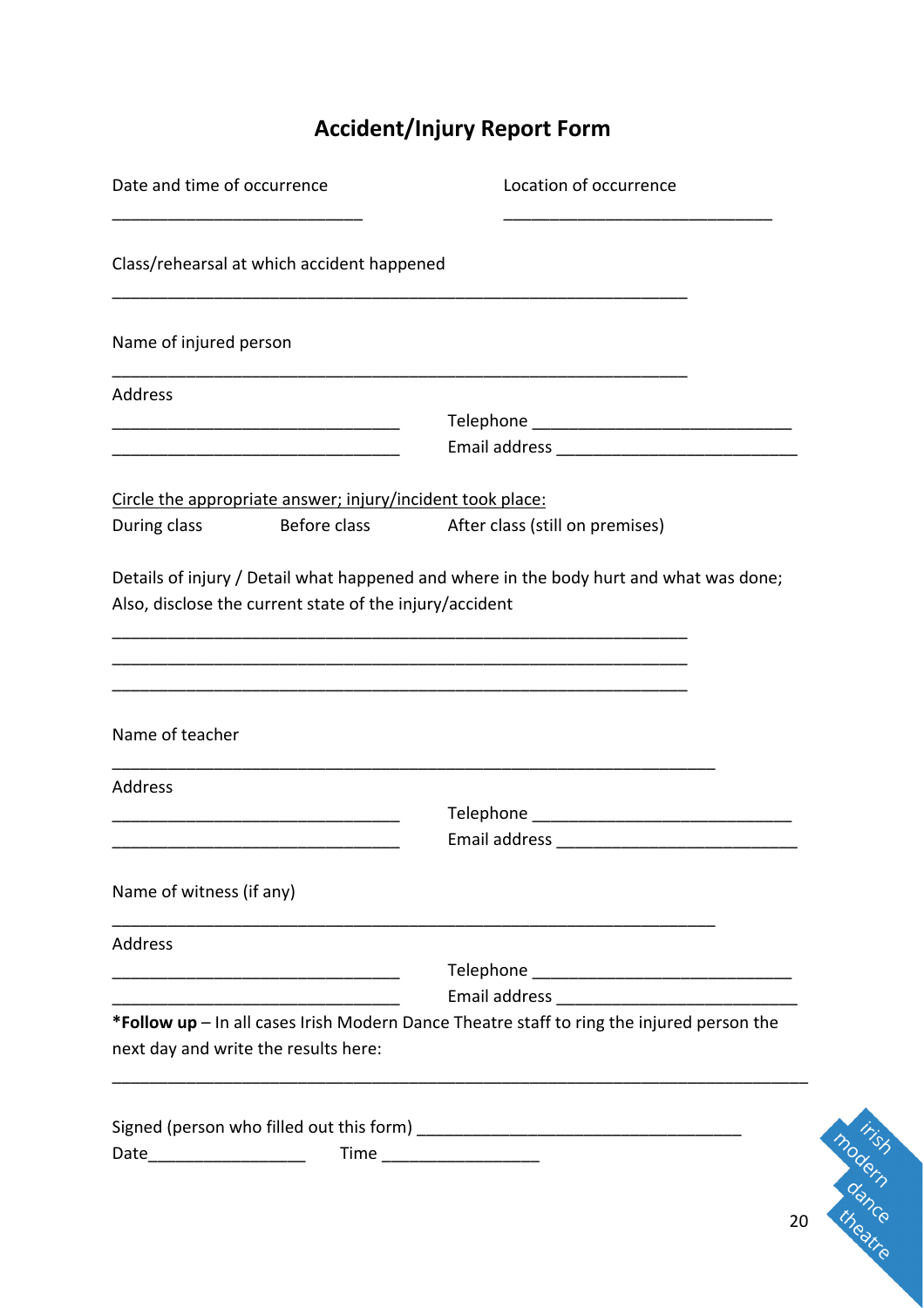## **Guidance Notes**

Click HERE for PDF version

The HSE has a statutory responsibility under the Child Care Act 1991 to promote the protection and welfare of children. The HSE therefore has an obligation to receive information about any child who is not receiving adequate care and/or protection.

This Report Form is for use by:

- Any professional, individual or group involved in services to children, including HSE personnel, who becomes aware of a child protection or welfare concern, or to whom a child protection or child welfare concern is reported.
- Professionals and individuals in the provision of child care services in the community who have service contracts with the HSE.
- Designated persons in a voluntary or community agency.]

Please fill in as much information and detail as is known to you. This will assist the Social Work Department in assessing the level of risk to the child or the support services required. If the information requested is not known to you, please indicate this by putting a line through the question. It is likely that a social worker will contact you to discuss your report.\

The HSE aims to work in partnership with parents. If you are making this report in confidence, you should note that the HSE cannot guarantee absolute confidentiality for the following reasons:

- A Court could order that information be disclosed.
- Under the Freedom of Information Act 1997, the Freedom of Information Commissioner may order that information be disclosed.

You should also note that in making a 'bona fide report', you are protected under the Protections for Persons Reporting Child Abuse Act 1998.

If you are unsure if you should report your concerns, please telephone the HSE duty social worker and discuss your concerns with them.

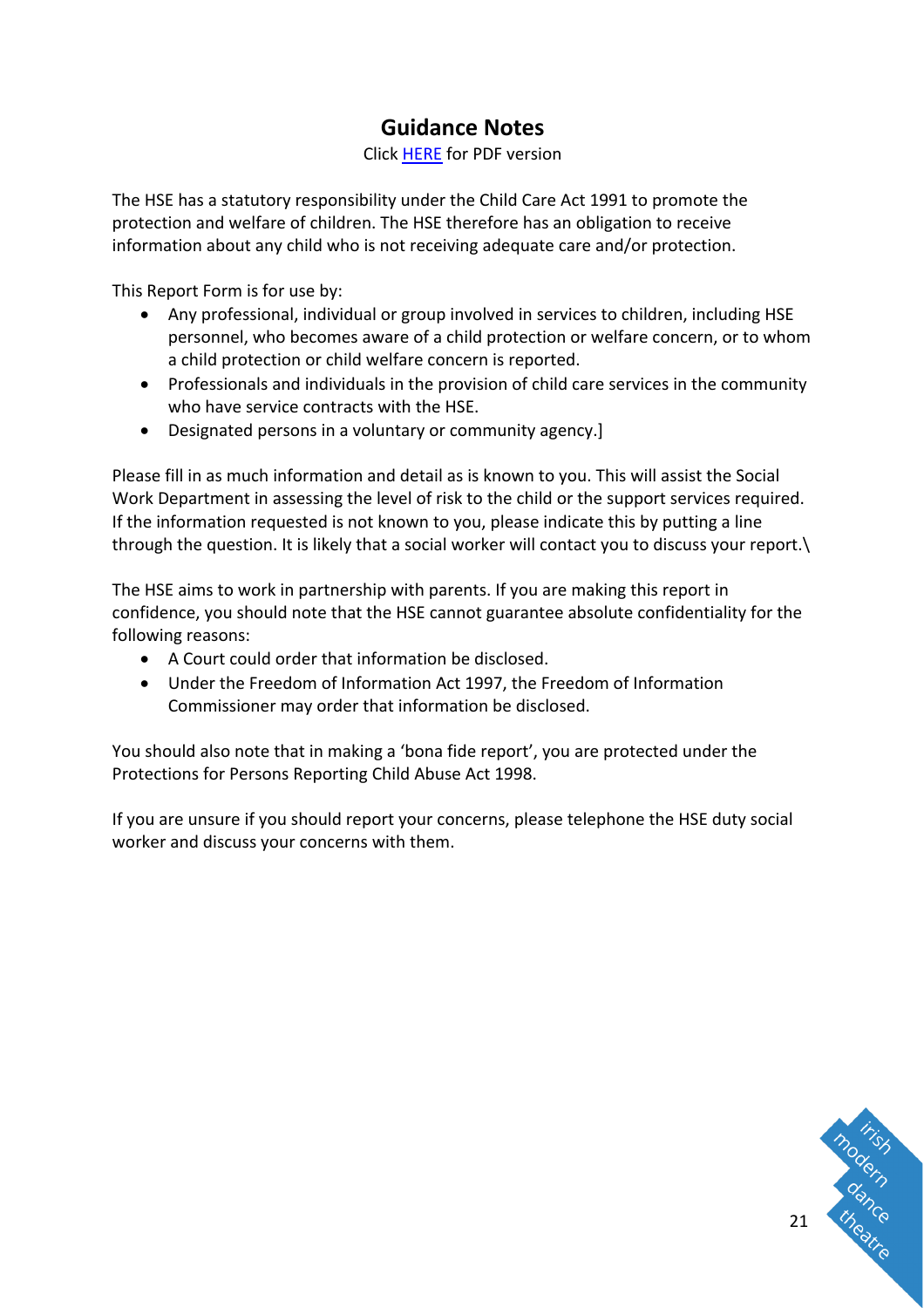## **Anti-Bullying and Harassment Policy**

In our activities with children and young people, Irish Modern Dance Theatre undertakes to:

- provide a place where every member can feel secure
- provide a place where it is known that bullying is not acceptable behaviour
- provide a place where name calling is not tolerated
- provide a place where no on suffers abuse of any nature
- provide a place where no one is victimised
- provide a place where each member is supported and listened to
- provide a place where it is each member's responsibility to ensure that all are treated equal
- provide a place where solutions to problems are the concern of all

More information about anti-bully can be found on TUSLA's *Our Duty to Care* Factsheet 2. Click HERE for PDF version.

All employees are expected to comply with this policy and management will take appropriate measures to ensure that bullying/harassment does not occur. Irish Modern Dance Theatre is committed to dealing with complaints of bullying and/or harassment in a fair and sensitive manner, and endeavouring to ensure confidentiality with respect to any complaints. Appropriate disciplinary action, including dismissal for serious offences, will be taken where bullying/harassment allegations are upheld against an employee. In the case of non-employees, appropriate sanctions, including for example suspension of contracts or exclusion of contracts, will be taken.

The policy applies to employees both in the workplace and at work associated events such as meetings, conferences and work-related social events, whether on the premises or off site.

The policy applies to bullying/harassment not only by fellow employees but also by a client, customer or other business contact to which an employee might reasonably expect to come into contact with in the course of their employment.

## **Definition of Bullying**

"Workplace bullying is repeated inappropriate behaviour, direct or indirect, whether verbal, physical or otherwise, conducted by one or more persons against another or others, at the place of work and/or in the course of employment which could reasonably be regarded as undermining the individual's right to dignity at work. An isolated incident of the behaviour described in this definition may be an affront to dignity at work but as a once off incident is not considered to be bullying."

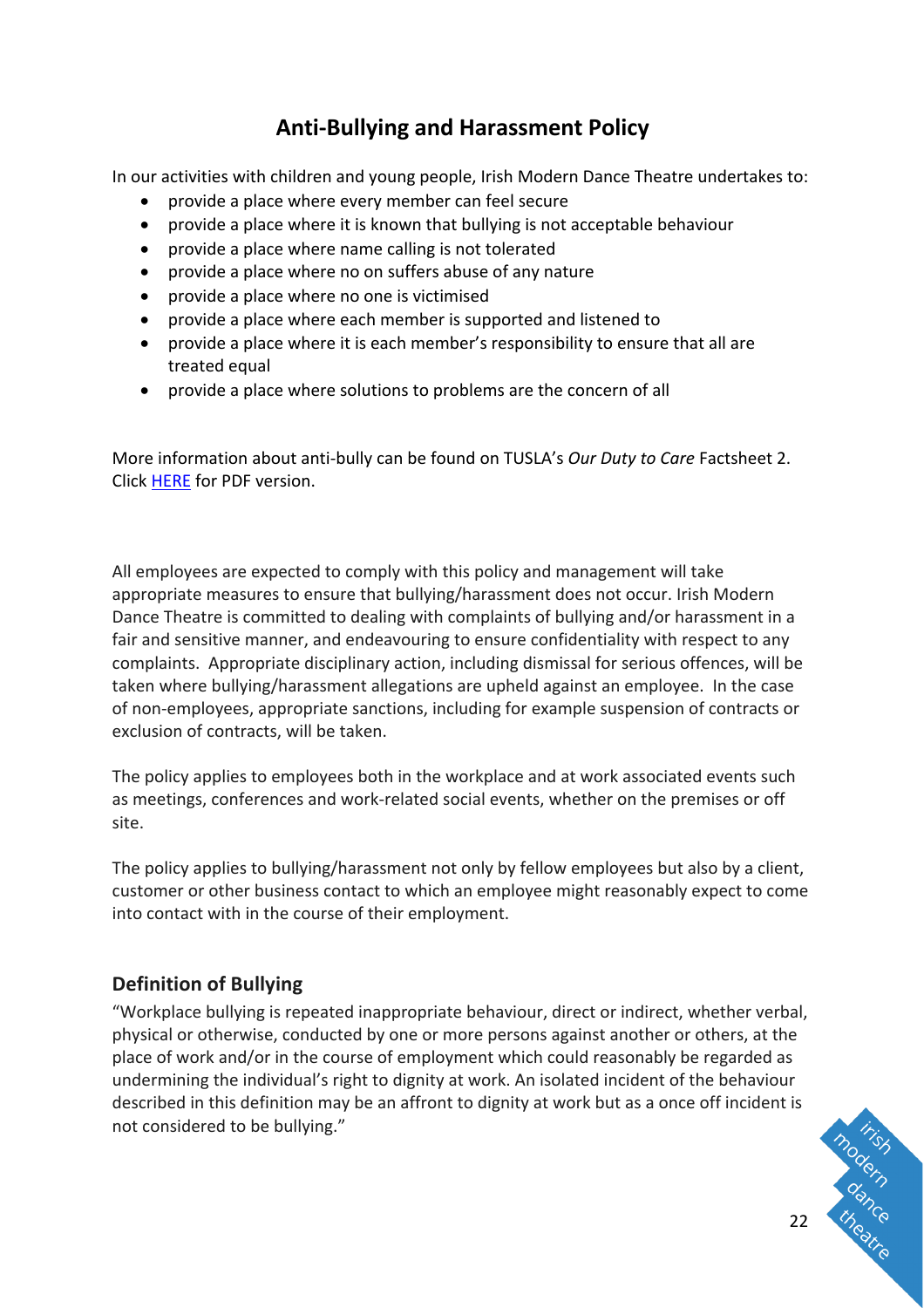The bullying can include conduct offensive to a reasonable person, e.g. oral or written slurs, physical contact, gestures, jokes, displaying pictures, flags/emblems, graffiti or other material which state/imply prejudicial attitudes which are offensive to fellow employees. Other examples of bullying behaviour include:

- Personal insults and name calling
- Persistent unjustified criticism and sarcasm
- Public or private humiliation
- Shouting at staff in public and/or private
- Sneering
- Instantaneous rage, often over trivial issues
- Unfair delegation of duties and responsibilities
- Setting impossible deadlines
- Unnecessary work interference
- Making it difficult for staff to have access to necessary information
- Aggression
- Not giving credit for work contribution
- Continuously refusing reasonable requests without good reasons
- Intimidation and threats in general.

#### **Definition of Harassment**

Sexual harassment is any form of verbal, non-verbal or physical conduct of a sexual nature which has the purpose or effect of violating a person's dignity and creating an intimidating, hostile, degrading, humiliating or offensive environment for the person.

The unwanted conduct may consist of acts, requests, spoken words, gestures or the production, display or circulation of written words, pictures or other material. Examples of sexual harassment include:

- Sexual gestures
- Displaying sexually suggestive objectives, pictures, calendars
- Sending suggestive and pornographic correspondence including faxes, text messages or e-mails
- Unwelcome sexual comments and jokes
- Unwelcome physical conduct such as pinching, unnecessary touching, etc.
- Same sex sexual harassment.

Harassment on the grounds of gender, marital status, family status, race, age, religion, sexual orientation, disability or membership of the Traveller community is defined as any unwanted conduct which has the purpose or effect of violating a person's dignity and creating an intimidating, hostile, degrading, humiliating or offensive environment for the person. The unwanted conduct may consist of acts, requests, spoken words, gestures or the production, display or circulation of written words, pictures or other material

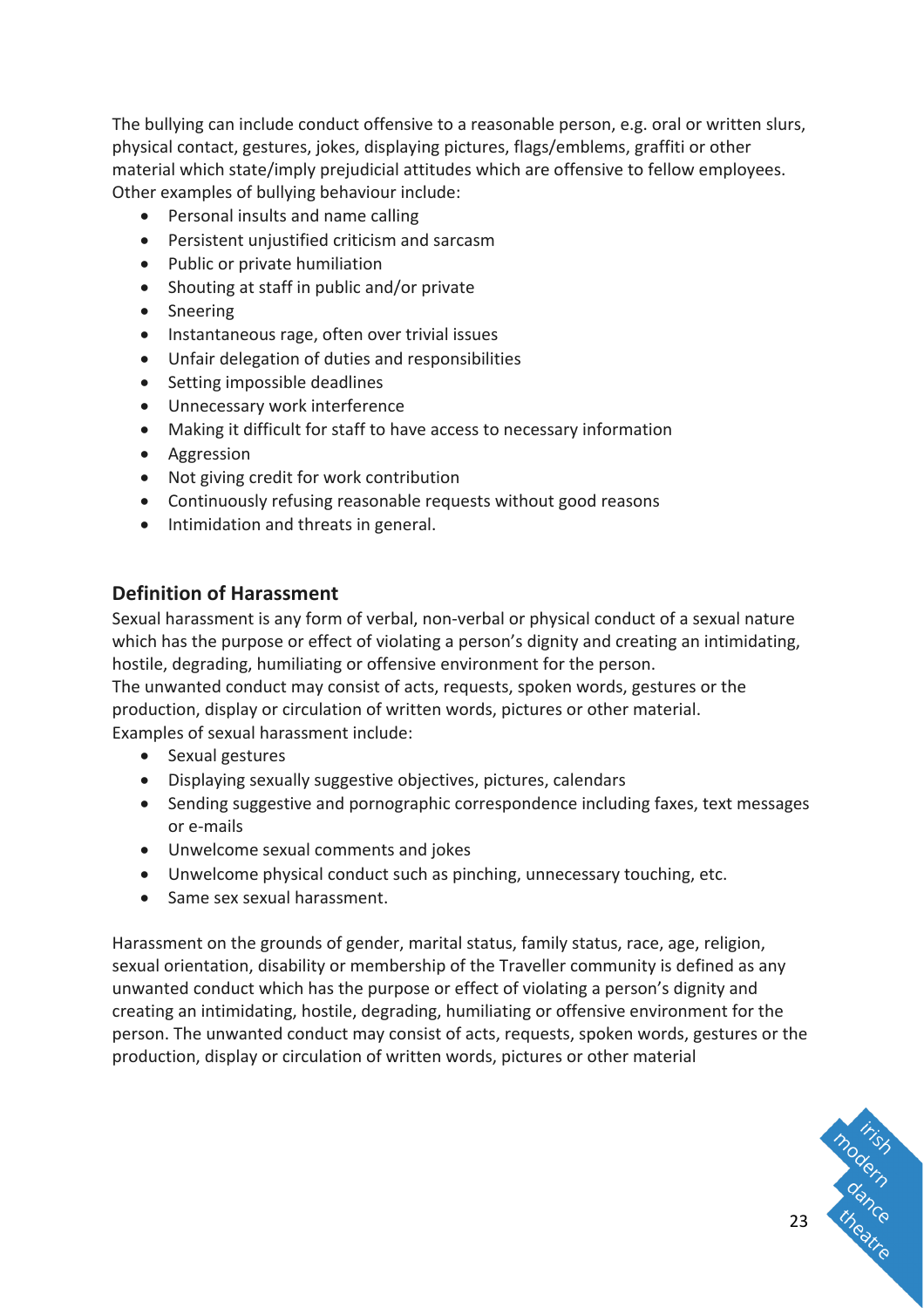## **Effects of Bullying & Harassment on the Victim**

Bullying can have a physiological, psychological and behavioural impact on an individual's character. Victims can lose their self-confidence and self-esteem and are at increased risk of suffering stress-related conditions that can trigger further trauma.

Apart from the direct impact on a victim's health, long-term exposure to bullying may also have consequences for the victim's livelihood, through absenteeism and even resignation from work in order to avoid contact with the bully.

## **Responsibilities**

All employees have a responsibility for ensuring dignity and respect of their colleagues and contacts in the workplace and to creating and contributing to the maintenance of a work environment free from bullying/harassment or from conduct likely to contribute to bullying or harassment.

Management and others in positions of authority have a particular responsibility to ensure that bullying, sexual harassment and harassment does not occur and that complaints are addressed speedily through the appropriate procedures. In particular management should:

- provide good example by treating all in the workplace with courtesy and respect
- promote awareness of the organisation's policy and complaints procedures
- be vigilant for signs of harassment and take action before a problem escalates
- respond sensitively to an employee who makes a complaint of bullying or harassment
- explain the procedures to be followed if a complaint of bullying, sexual harassment or harassment is made
- endeavour to ensure that an employee making a complaint is not victimised for doing so
- monitor and follow up the situation after a complaint is made so that the sexual harassment or harassment does not recur

## **Complaints Procedure**

There is both an informal and formal procedure to deal with the issue of bullying/harassment at work. Any investigation will be completed as quickly as possible. See *Complaints and Comments Procedures* on page 11 for official procedures.

## **Informal Procedure**

It is often preferable for all concerned that complaints of bullying or harassment are dealt with informally whenever possible. This is likely to produce solutions that are speedy, effective and minimise embarrassment and the risk of breaching confidentiality. Thus, in the first instance a person who believes that they are the subject of bullying/harassment should ask the person responsible to stop the offensive behaviour.

If a person finds it difficult to approach the alleged perpetrator directly then a person should seek help and advice on a confidential basis from John Scott, Artistic Director/CEO

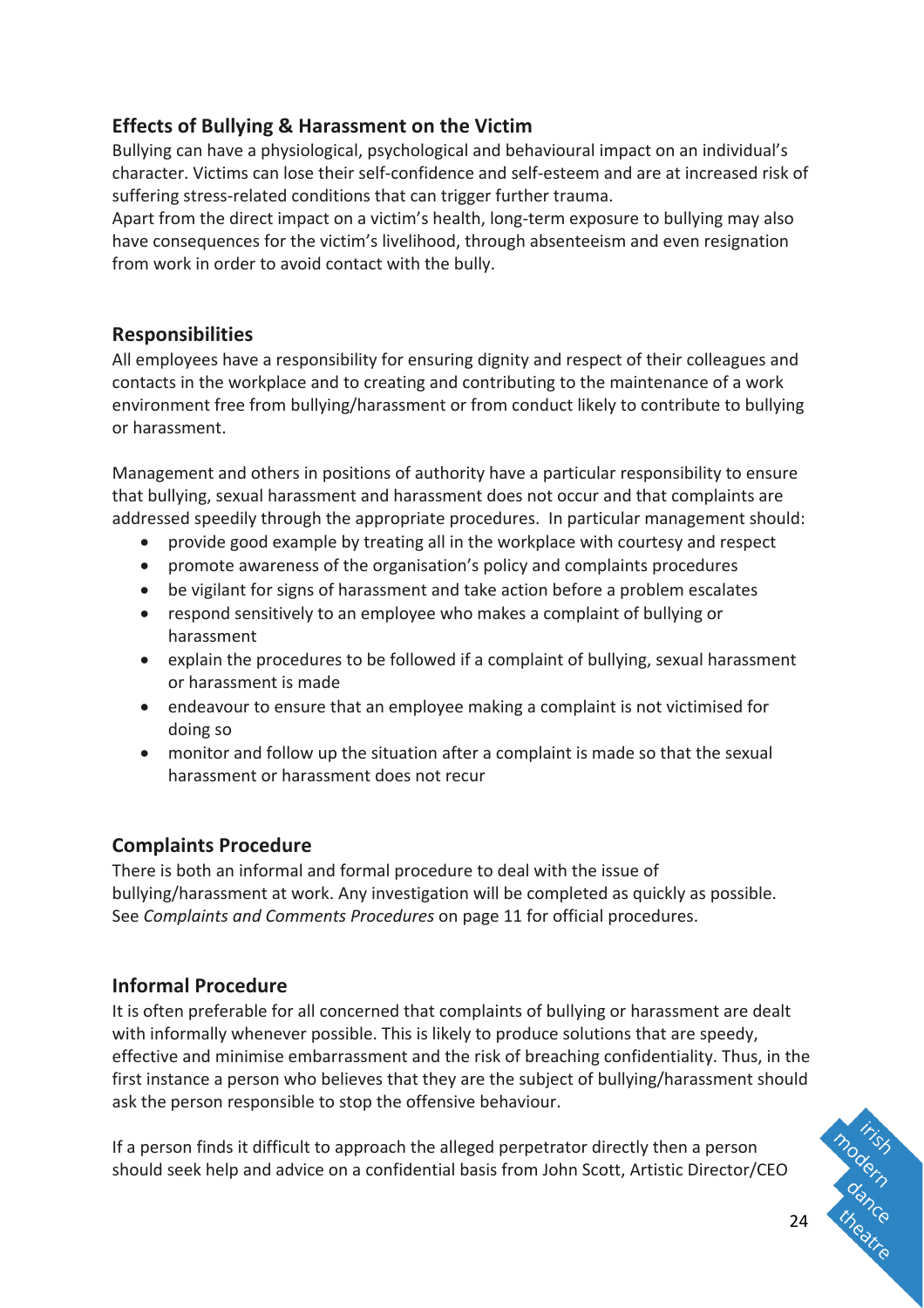or the Company Manager. They will be able to provide advice and assistance about the company policy.

Having consulted with John Scott or the Company Manager, the complainant may request the assistance of a member of the Board of Trustees in raising the issue with the alleged perpetrator(s). In this situation the approach of the member of the Board of Trustees should be by way of a confidential, non-confrontational discussion with a view to resolving the issue in an informal low key manner.

If the complainant is dissatisfied with the outcome of the informal procedures then they have the right to proceed with the formal Procedures

#### **Formal Procedures**

A complainant may decide, for whatever reason, to bypass the informal procedure. Choosing not to use the informal procedure will not reflect negatively on a complainant in the formal procedure.

It is recognised that it may not always be practical to use the informal procedure particularly where the bullying or harassment is serious or where the people involved are at different levels in the organisation. In such instances the employee should use the formal mechanism set out below.

- 1. When a formal complaint is being made, the employee should contact John Scott, Artistic Director/CEO or the Company Manager as soon as possible. All formal complaints should be made in writing, outlining as much detail as possible regarding the allegation. John Scott or the Company Manager will be able to assign a member of the Board of Trustees to investigate the complaint.
- 2. The investigator will meet for an initial meeting with the complainant to discuss the details of the complaint and ensure that the details of the complaint are fully understood.
- 3. A meeting will then be held with the alleged bully or harasser. In the interests of natural justice the alleged bully or harasser will be notified in advance, in writing of the nature of the complaint, given a copy of the allegation, informed of his or her right to representation at any meetings and will be given every opportunity to rebut the detailed allegations made.
- 4. Following from the initial meeting with both parties, the investigator will determine the appropriate course of action. These actions may include – A: Exploring a mediated solution with a view to resolving the issue informally. B: Carrying out a formal investigation with a view to determining the facts and the credibility or otherwise of the allegation(s).
- 5. Whilst it is desirable to maintain utmost confidentiality, once an investigation of an issue begins, it may be necessary to interview other staff. If this is so, the importance of confidentiality will be stressed to them.
- 6. Any statements taken from witnesses will be circulated to the complainant and the alleged bully/harasser for their comments before any conclusion is reached in the investigation.

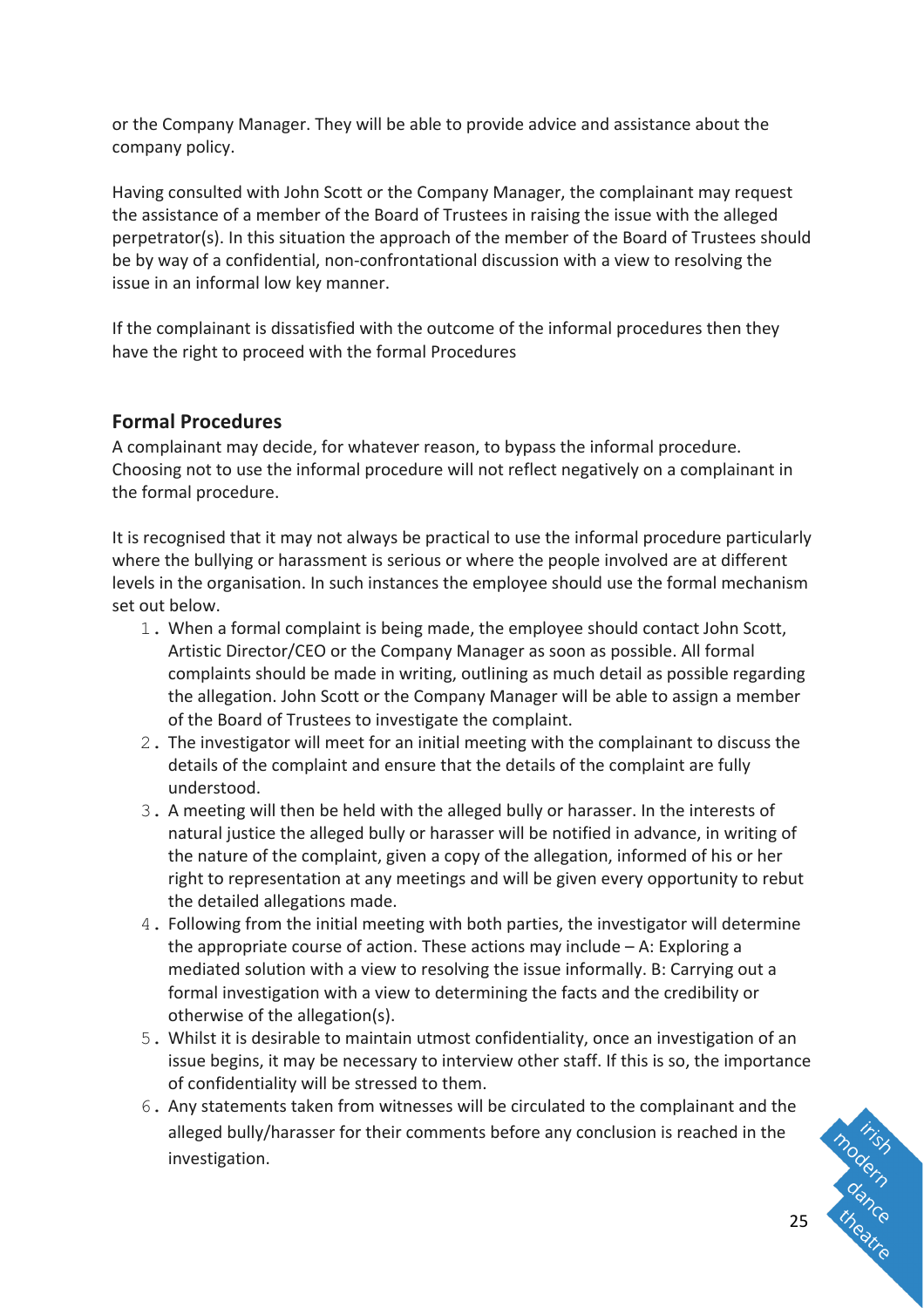- 7. When the investigation has been completed both parties will be informed as to whether or not the complaint has been upheld.
- 8. Both parties will be given the opportunity to comment on the findings before any action is decided upon by management.
- 9. All complaints received will be treated seriously, confidentially and dealt with as soon as is practicable. Strict confidentiality and proper discretion will be maintained, as far as is possible, in any necessary consultation to safeguard both parties from innuendo and harmful gossip.

A record of all relevant discussions which take place during the course of the investigation will be maintained by management. Both parties will be given an opportunity to comment on the conclusions of the investigation. Both parties will be given a copy, in writing, of the conclusions reached by the investigation.

#### **Appeal**

Either party can appeal the decision of the formal investigation in writing within 5 working days. Appeals must be made in writing to John Scott, Artistic Director or to the Company Manager, outlining the grounds for the appeal. Where possible, the appeal will be heard by the next highest level of management to the manager who conducted the initial investigation. The appeal will focus only on the aspect of the case cited by the appellant as being the subject of the appeal. Both parties will be informed in writing as to the outcome of the appeal.

#### **Action Post Investigation**

Where a complaint is upheld a disciplinary hearing will take place. The disciplinary action to be taken will be in line with the company's disciplinary policy. Should a case of bullying or harassment be proven then the organisation will take appropriate disciplinary action. This can include a warning, transfer, demotion or other appropriate action up to and including dismissal.

Records of any warnings for bullying/harassment will remain in the employee's file and will be used in determining disciplinary action to be taken if any further offences of the same or similar nature occur in the future.

Regular checks will be made by one of the investigators to ensure that the bullying/harassment has stopped and that there has been no victimisation for referring a complaint in good faith. Retaliation of any kind against an employee for complaining or taking part in an investigation concerning bullying/harassment at work is a serious disciplinary offence.

#### **Malicious Complaints**

If a complaint is found to be malicious, the appropriate disciplinary action up to and including dismissal will be imposed.